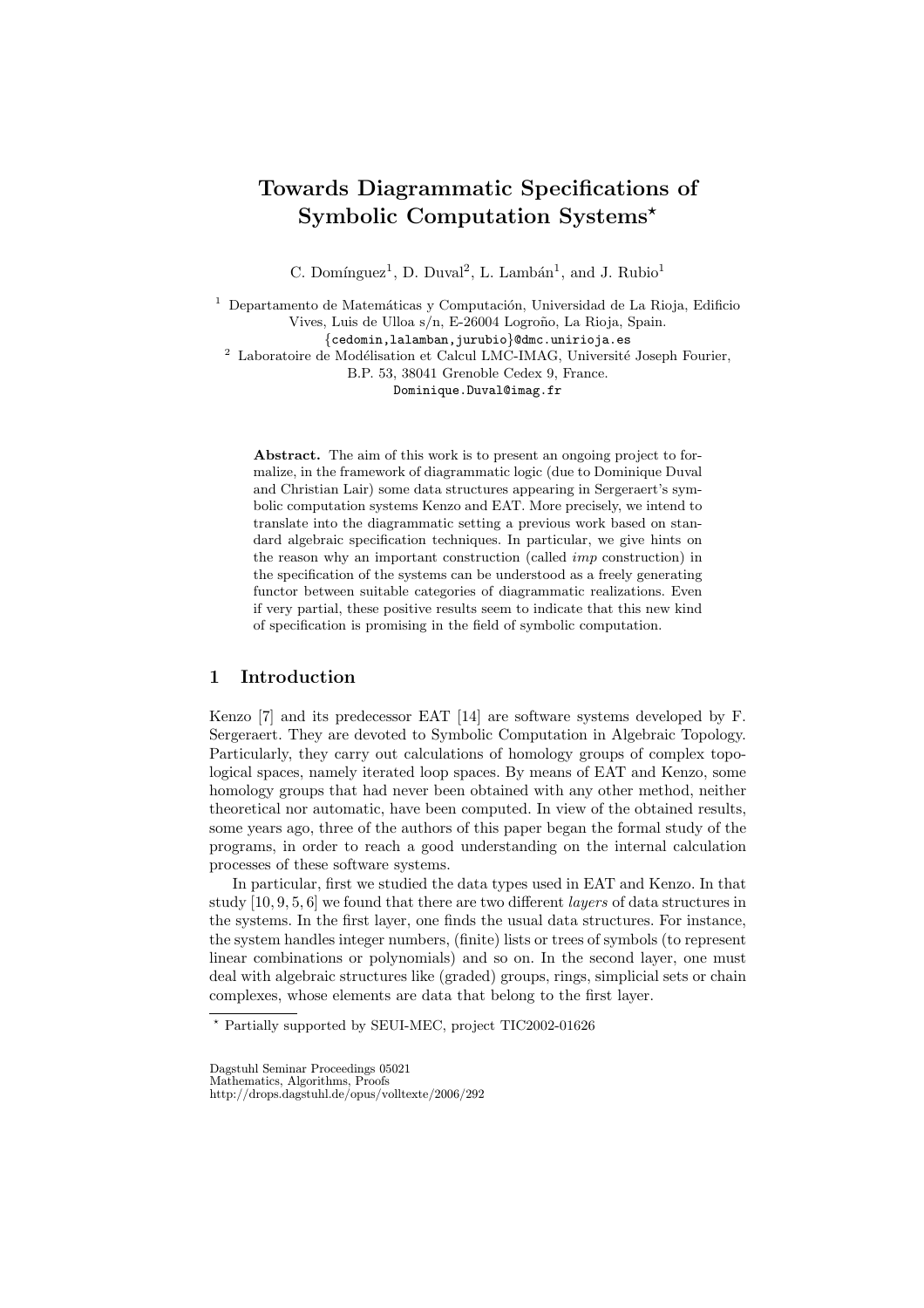We first realized that in a system such as EAT we are not only implementing an Abstract Data Type, or, shortly, an ADT (as a group, for instance), but also dealing with implementations of ADTs (several hundreds of *implementations* of the ADT group would populate the program memory). In [10] an operation, which is called *imp* construction, is defined. This construction models the step from a kind of structures to families of these structures. Besides, working with implementations in [10] we were able to prove that EAT (second-layer) data structures are as general as possible, in the sense that they are ingredients of final objects in certain categories of ADT implementations. Later on, led by this characterization of EAT data structures, in [9] we reinterpreted our results in terms of object-oriented technologies like hidden algebras or coalgebras.

In this paper we extend our interpretation of this construction and concepts using diagrammatic specifications developed by Duval and Lair [8]. This construction can be understood as a freely generating functor between categories of diagrammatic realizations.

The paper is organized as follows. In the section below some definitions and examples on diagrammatic specifications are introduced. In Section 3 the imp construction is briefly presented. Section 4 is devoted to explain a diagrammatic interpretation of the imp construction. The paper ends with a section of conclusions and future work.

# **2 Diagrammatic Logic**

Diagrammatic specifications were introduced in [8], as summarized below. The basic tool for building diagrammatic specifications is the theory of *sketches* [4, 2, 3]. On the one hand, diagrammatic specifications generalize sketches, and on the other hand, they are defined by means of *projective sketches* at a meta-level: a diagrammatic specification *has* models, and at the same time it *is* a realization (this word is used at the meta-level instead of model) of a projective sketch.

**Definition 1.** *A* (directed) graph *is made of a set of points, a set of arrows and two maps from arrows to points. These maps assign to each arrow its* source *and* target. An arrow g with source  $G_1$  and target  $G_2$  will be denoted by  $g: G_1 \longrightarrow G_2$ . *A* morphism of graphs  $\gamma: \mathcal{G} \longrightarrow \mathcal{G}'$  consists of two maps, both denoted by  $\gamma$ , from *the points of*  $G$  *(the arrows of*  $G$ *, respectively) to the points of*  $G'$  *(to the arrows of*  $\mathcal{G}'$ , respectively) such that, for each arrow  $g: G_1 \longrightarrow G_2$  of  $\mathcal{G}$ , the source of  $\gamma(q)$  *is*  $\gamma(G_1)$  *and its target is*  $\gamma(G_2)$ *.* 

**Definition 2.** *A* compositive graph  $G$  *is made of a directed graph, called the* support *of* G*, together with:*

 $-$  for some points A, a distinguished arrow  $id_A: A \longrightarrow A$  which is called the identity *at* A*,*

*– for some consecutive pairs of arrows*  $(f: G_1 \longrightarrow G_2, g: G_2 \longrightarrow G_3)$  *an arrow*  $g \circ f: G_1 \longrightarrow G_3$ . This arrow is called the composite of f and g.

*A* morphism of compositive graphs *is a morphism of directed graphs which preserves identity arrows and composites.*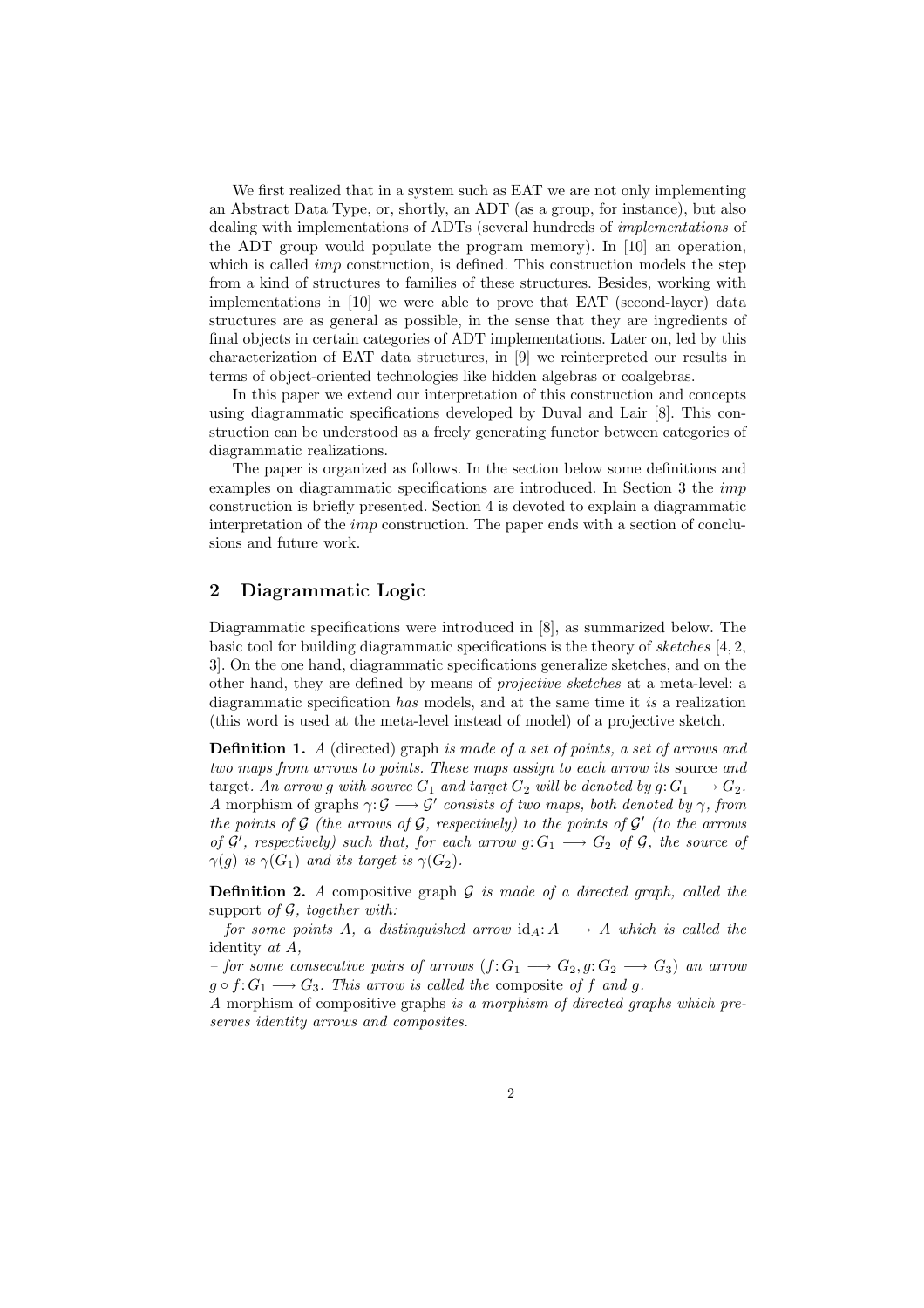**Definition 3.** *A* cone *in a compositive graph* G *consists of a point* V *of* G *(the* vertex *of the cone), a morphism*  $b: I \longrightarrow G$  *(the base of the cone) where* I *is a compositive graph and, for each point* I *in* I, an arrow  $p_I: V \longrightarrow b(I)$  (the projections *of the cone)* such that, for each arrow  $i: I \longrightarrow I'$  in  $I$ , the composite  $b(i) \circ p_I$  *exists and*  $b(i) \circ p_I = p_{I'}$ .

**Definition 4.** *A* projective sketch *is a compositive graph* G *together with a set of cones in* G*. These cones are called* distinguished cones*.*

*A* morphism of projective sketches *is a morphism of compositive graphs which preserves the distinguished cones.*

*Note 1.* It is clear that the notion of compositive graph is weaker than (the notion of) *category*. Recall that a category is a compositive graph such that each point has an identity arrow and each pair of consecutive arrows has a composite, moreover, the associativity and unitarity axioms hold:

– if  $(f, g)$  and  $(g, h)$  are consecutive, then  $(h \circ g) \circ f = h \circ (g \circ f)$ ,  $-$  if  $f: X \longrightarrow Y$ , then  $f \circ id_X = f$  and  $id_Y \circ f = f$ .

A *morphism of categories*, or *functor*, is a morphism of compositive graphs.

In a category, *limits* are cones with a universal property. For instance, a *product* is a limit. The product of the points  $Y_1, \ldots, Y_n$  is given by a cone:

$$
\begin{array}{c} {_{p_1} \! \! \! \! \! \! \! \textrm{ \ \tiny \quad } } \!\!\! \textrm{ \ \tiny \quad } \!\!\! \textrm{ \ \tiny \quad } \!\!\! \textrm{ \ \tiny \quad } \!\!\! \textrm{ \ \tiny \quad } \!\!\! \textrm{ \ \tiny \quad } \!\!\! \textrm{ \ \tiny \quad } \!\!\! \textrm{ \ \tiny \quad } \!\!\! \textrm{ \ \tiny \quad } \!\!\! \textrm{ \ \tiny \quad } \!\!\! \textrm{ \ \tiny \quad } \!\!\! \textrm{ \ \tiny \quad } \!\!\! \textrm{ \ \tiny \quad } \!\!\! \textrm{ \ \tiny \quad } \!\!\! \textrm{ \ \tiny \quad } \!\!\! \textrm{ \ \tiny \quad } \!\!\! \textrm{ \ \tiny \quad } \!\!\! \textrm{ \ \tiny \quad } \!\!\! \textrm{ \ \tiny \quad } \!\!\! \textrm{ \ \tiny \quad } \!\!\! \textrm{ \ \tiny \quad } \!\!\! \textrm{ \ \tiny \quad } \!\!\! \textrm{ \ \tiny \quad } \!\!\! \textrm{ \ \tiny \quad } \!\!\! \textrm{ \ \tiny \quad } \!\!\! \textrm{ \ \tiny \quad } \!\!\! \textrm{ \ \tiny \quad } \!\!\! \textrm{ \ \tiny \quad } \!\!\! \textrm{ \ \tiny \quad } \!\!\! \textrm{ \ \tiny \quad } \!\!\! \textrm{ \ \tiny \quad } \!\!\! \textrm{ \ \tiny \quad } \!\!\! \textrm{ \ \tiny \quad } \!\!\! \textrm{ \ \ \tiny \quad } \!\!\! \textrm{ \ \ \tiny \quad } \!\!\! \textrm{ \ \ \tiny \quad } \!\!\! \textrm{ \ \ \tiny \quad } \!\!\! \textrm{ \ \ \tiny \quad } \!\!\! \textrm{ \ \ \tiny \quad } \!\!\! \textrm{ \ \ \tiny \quad } \!\!\! \textrm{ \ \ \tiny \quad } \!\!\! \textrm{ \ \ \tiny \quad } \!\!\! \textrm{ \ \ \tiny \quad } \!\!\! \textrm{ \ \ \tiny \quad } \!\!\! \textrm{ \ \ \tiny \quad } \!\!\! \textrm{ \ \ \tiny \quad } \!\!\! \textrm{ \ \ \tiny \quad } \!\!\! \textrm{ \ \ \tiny \quad } \
$$

In this case, the universal property of the product establishes that for each cone with the same base:

$$
Y_1 \over Y_1 \over Y_1 \over Y_1 \over Y_n
$$

there is a unique arrow  $(f_1, \ldots, f_n): X \longrightarrow P$ , called *factorization* of  $f_1, \ldots, f_n$ , such that  $p_i \circ (f_1, ..., f_n) = f_i$  for each  $i \in \{1, ..., n\}$ .

When  $n = 0$ , this property says that, for each point X, there is a unique arrow from X to P; this means that P is a *terminal point* in the category.

Here is another example. If we impose that the following diagram is a limit:

$$
\begin{array}{c}\n\stackrel{id_P}{\swarrow} P \downarrow^{id_P} \\
P \uparrow^{m} P \\
\stackrel{\forall}{\swarrow} \swarrow^{m} \\
Q\n\end{array}
$$

then the universal factorization property implies that  $m$  is a monomorphism (that is, for each pair of arrows  $f_l$  and  $f_r$ , if  $m \circ f_l = m \circ f_r$  then  $f_l = f_r$ ). In that case m is represented as  $m: P \rightarrow Q$ .

For instance, in the category of sets: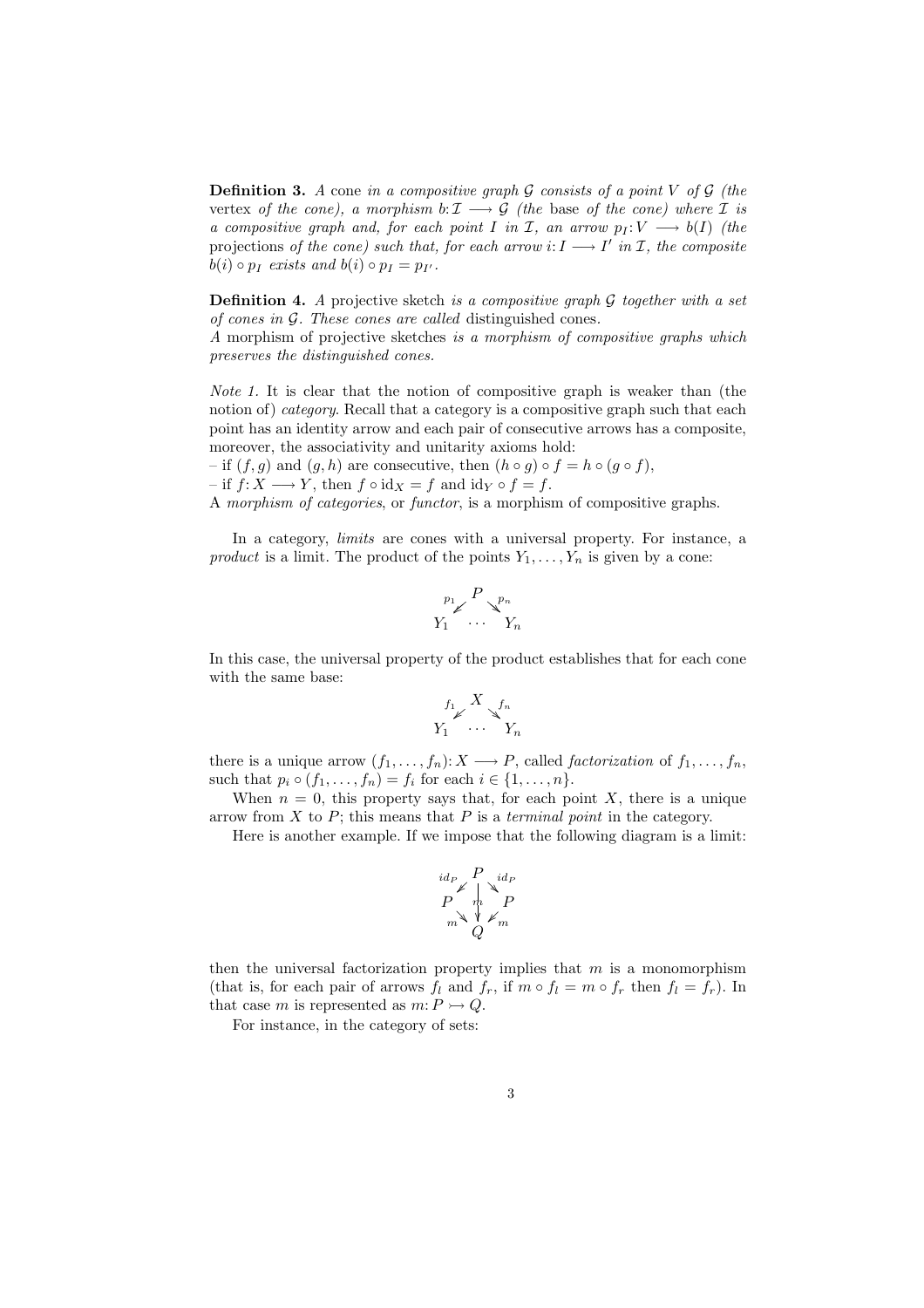- A product is a cartesian product, which means that  $P = Y_1 \times \ldots \times Y_n$ , and  $p_1,\ldots,p_n$  are the projections. The factorization arrow  $(f_1,\ldots,f_n): X \longrightarrow$  $Y_1 \times \ldots \times Y_n$  builds *n*-uples of images.
- When  $n = 0$ , P is a singleton, i.e., a one-element set;
- **–** A monomorphism is an injective map.

**Definition 5.** *A* (set-valued) realization S *of a projective sketch* E *maps each point*  $E$  *of*  $\mathcal{E}$  *to a set*  $S(E)$  *and each arrow*  $e: E \longrightarrow E'$  *of*  $\mathcal{E}$  *to a map*  $S(e): S(E) \longrightarrow S(E'),$  in such a way that each identity arrow becomes an iden*tity map, each composite arrow becomes the corresponding composite map, and each distinguished cone becomes a limit.*

*A* morphism  $\sigma: S_1 \longrightarrow S_2$  of realizations *between two realizations*  $S_1$  *and*  $S_2$  *of*  $\mathcal{E}$  *is a natural transformation. That is, for each point*  $E$  *of*  $\mathcal{E}$  *a map*  $\sigma_E: S_1(E) \longrightarrow S_2(E)$  *in such a way that*  $S_2(e) \circ \sigma_E = \sigma_{E'} \circ S_1(e)$  *for each arrow*  $e: E \longrightarrow E'$  of  $\mathcal{E}.$ 

*The category of realizations of a projective sketch*  $\mathcal E$  *is denoted by*  $\text{Real}(\mathcal E)$ *.* 

*Example 1.* Let  $\mathcal{E}_{Gr}$  be the projective sketch with two points and two arrows (and without any distinguished cone):

$$
\mathcal{E}_{Gr} : \qquad \text{Type} \xrightarrow{\text{context}} \text{Term}
$$

The idea is that the points Type and Term can be understood respectively as "points" and "arrows", and the arrows context and type as "source" and "target". Then, the category of realizations of  $\mathcal{E}_{Gr}$  is the category of directed graphs.

*Example 2.* The projective sketch  $\mathcal{E}_{Gr}$  can be enriched in order to get a projective sketch  $\mathcal{E}_{Comp}$  such that the realizations of  $\mathcal{E}_{Comp}$  are compositive graphs.

First, a point Cons is added to  $\mathcal{E}_{Gr}$ , for "pairs of consecutive arrows". In order to ensure that it will be interpreted as the set of pairs of consecutive arrows, it is accompanied by two arrows first: Cons  $\longrightarrow$  Term and second: Cons  $\longrightarrow$  Term (first and second arrow in the pair) and by the following distinguished cone with vertex Cons (as usual, the diagonal arrow context∘second = type∘first: Cons  $\longrightarrow$ Type is omitted):



Then, a new point Comp (for *composable pairs of terms*), a monomorphism  $i_1: Comp \rightarrow Cons$  for the inclusion, and an arrow comp: Cons  $\longrightarrow$  Term to represent the composite of composable terms, are added. Moreover, it is necessary to add the composites:

context  $\circ$  comp = context  $\circ$  first, type  $\circ$  comp = type  $\circ$  second.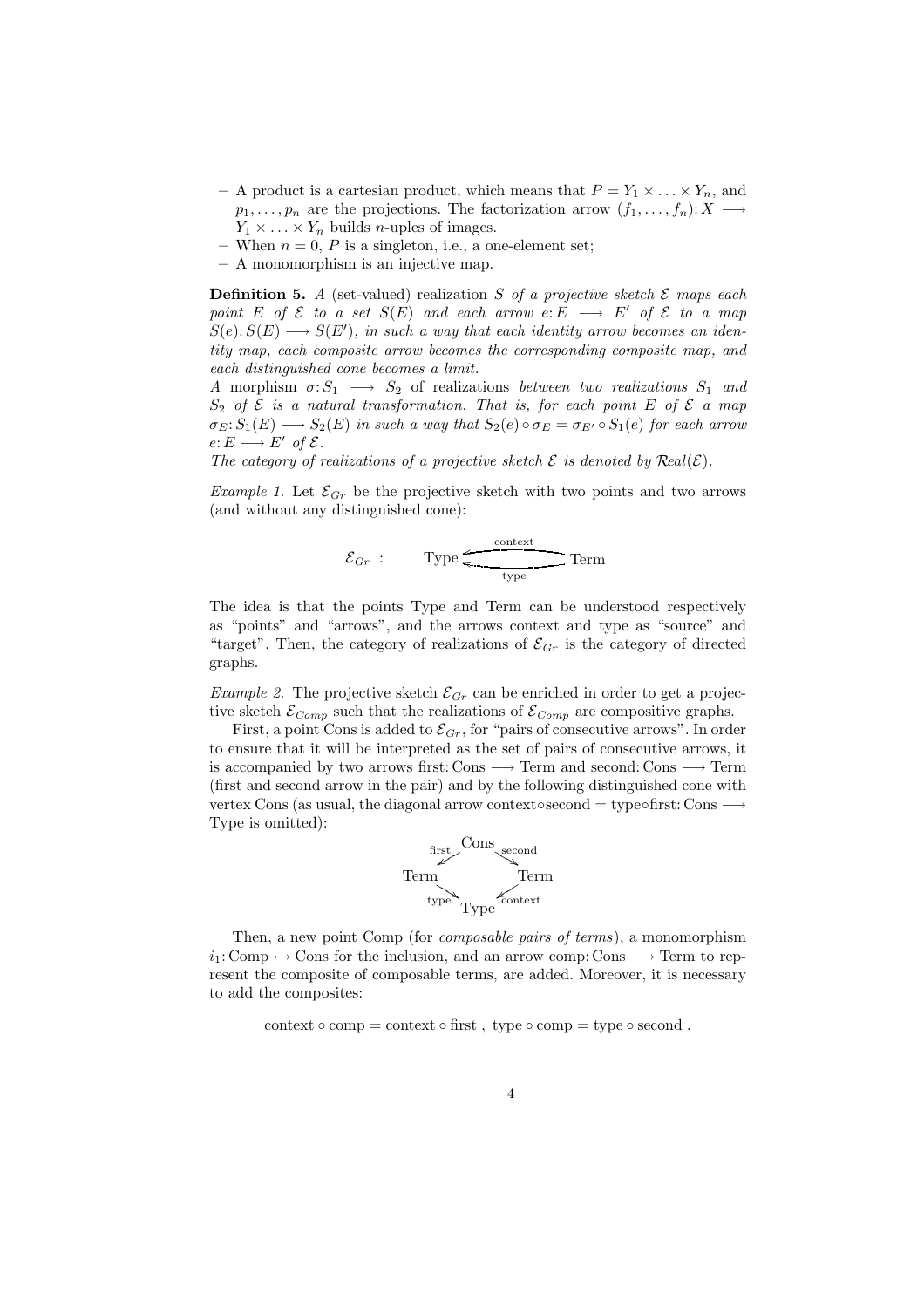In a similar way a point IdType for *types with identity*, a monomorphism  $i_2: \text{IdType} \rightarrow \text{Type}$  for the inclusion, and an arrow idtype: IdType  $\rightarrow$  Term for the *selection of the identity* of the type, are added. It is also necessary to add the composites:

context  $\circ$  idtype =  $i_2$ , type  $\circ$  idtype =  $i_2$ .



This enrichment allows to define a morphism of projective sketches  $P_{Comp}: \mathcal{E}_{Gr} \longrightarrow \mathcal{E}_{Comp}.$ 

*Example 3.* We will say that a compositive graph is *saturated* if each pair of "composable terms" has a composite and each type has an identity. A sketch  $\mathcal{E}_{SComp}$  of saturated compositive graphs is built by enriching  $\mathcal{E}_{Comp}$  with an inverse for the arrows  $i_1:$  Comp  $\rightarrow$  Cons and  $i_2:$  IdType  $\rightarrow$  Type. This means that two arrows  $i_1^{-1}$ : Cons  $\longrightarrow$  Comp and  $i_2^{-1}$ : Type  $\longrightarrow$  IdType are added, such that:

$$
i_1 \circ i_1^{-1} = id_{\text{Cons}}
$$
,  $i_1^{-1} \circ i_1 = id_{\text{Comp}}$  and  $i_2 \circ i_2^{-1} = id_{\text{Type}}$ ,  $i_2^{-1} \circ i_2 = id_{\text{IdType}}$ .

Then, the arrow comp  $\circ i_1^{-1}$ : Cons  $\longrightarrow$  Term stands for the *composition* of consecutive terms, and the arrow idtype  $\circ i_2^{-1}$ : Type  $\longrightarrow$  Term stands for the *selection of identity*:



This enrichment defines a morphism of projective sketches  $P_{SComp} : \mathcal{E}_{Comp} \longrightarrow \mathcal{E}_{SComp}.$ 

*Example 4.* Now, the projective sketch  $\mathcal{E}_{SComp}$  can be enriched in order to define a projective sketch  $\mathcal{E}_{Cat}$  for categories. To this aim, it is necessary to include the associativity and unitarity axioms in the projective sketch which has been just defined for saturated compositive graphs. These axioms can been seen as properties (or rules) with a hypothesis and a conclusion (which are required to be equivalent). For instance, the first part of the unitarity axiom can be seen as a property such that the hypothesis is made of a term  $f: X \longrightarrow Y$  and the identity term at X,  $id_X: X \longrightarrow X$ , and the conclusion is made of these terms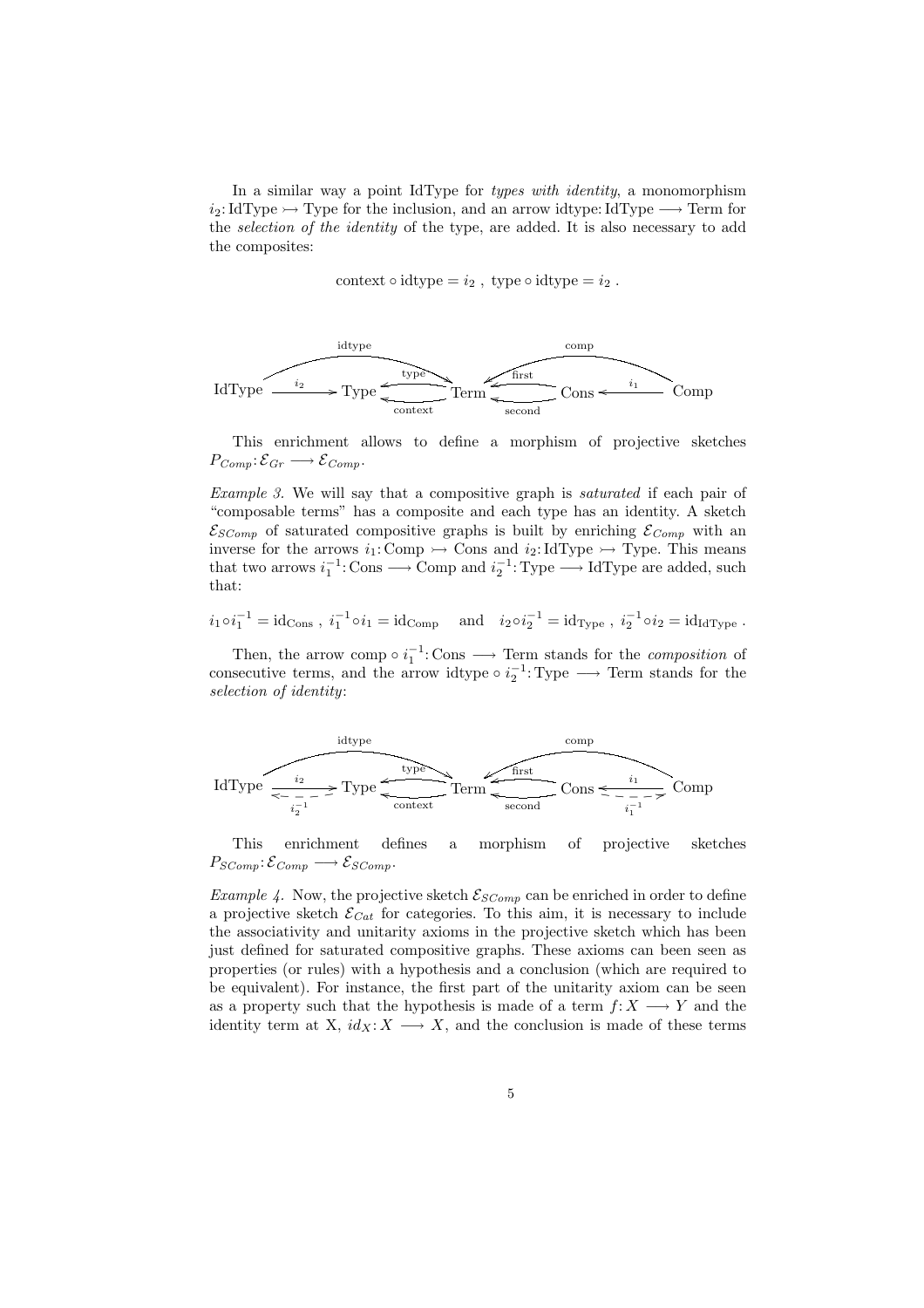f and  $id_X$ , and the composite  $f \circ id_X$  which must be equal to f. This rule can be imposed by enriching the projective sketch  $\mathcal{E}_{SComp}$  with two new points Hyp and Conc in the following way:



Besides, this projective sketch also contains two distinguished cones with vertexes Hyp and Conc which determine a hypothesis and a conclusion:



Now, it must be observed that a conclusion contains a hypothesis. This is imposed with the arrow i and the composites  $h_1 \circ i = c_1$  and  $h_2 \circ i = c_2$ . Finally, the rule is declared by enriching this sketch with an inverse arrow for  $i$ , that is  $i^{-1}$ : Conc  $\longrightarrow$  Hyp such that:

$$
i \circ i^{-1} = id_{\text{Hyp}}
$$
 and  $i^{-1} \circ i = id_{\text{Conc}}$ .

This rule means that when the hypothesis is true, then the conclusion is also true.

Similar processes are needed in order to obtain the other unitarity axiom and the associativity axiom.

This enrichment defines a sketch morphism  $P_{Cat}: \mathcal{E}_{SComp} \longrightarrow \mathcal{E}_{Cat}$ .

# **2.1 The Adjunction Associated to a Sketch Morphism**

Let us consider a sketch morphism:

$$
P\colon \mathcal{E} \longrightarrow \overline{\mathcal{E}} \ .
$$

In a natural way, we can define the *omitting functor*  $G_P$ :  $\mathcal{R}ed(\overline{\mathcal{E}}) \longrightarrow \mathcal{R}ed(\mathcal{E})$ . It is given by  $G_P(\mathcal{C}) = \mathcal{C} \circ P$ , for any realization  $\mathcal{C}$  of  $\overline{\mathcal{E}}$ .

An important fact is that the omitting functor has a left adjoint  $F_P: Real(\mathcal{E}) \longrightarrow Real(\overline{\mathcal{E}})$ . The functor  $F_P$  is called the *freely generating functor*.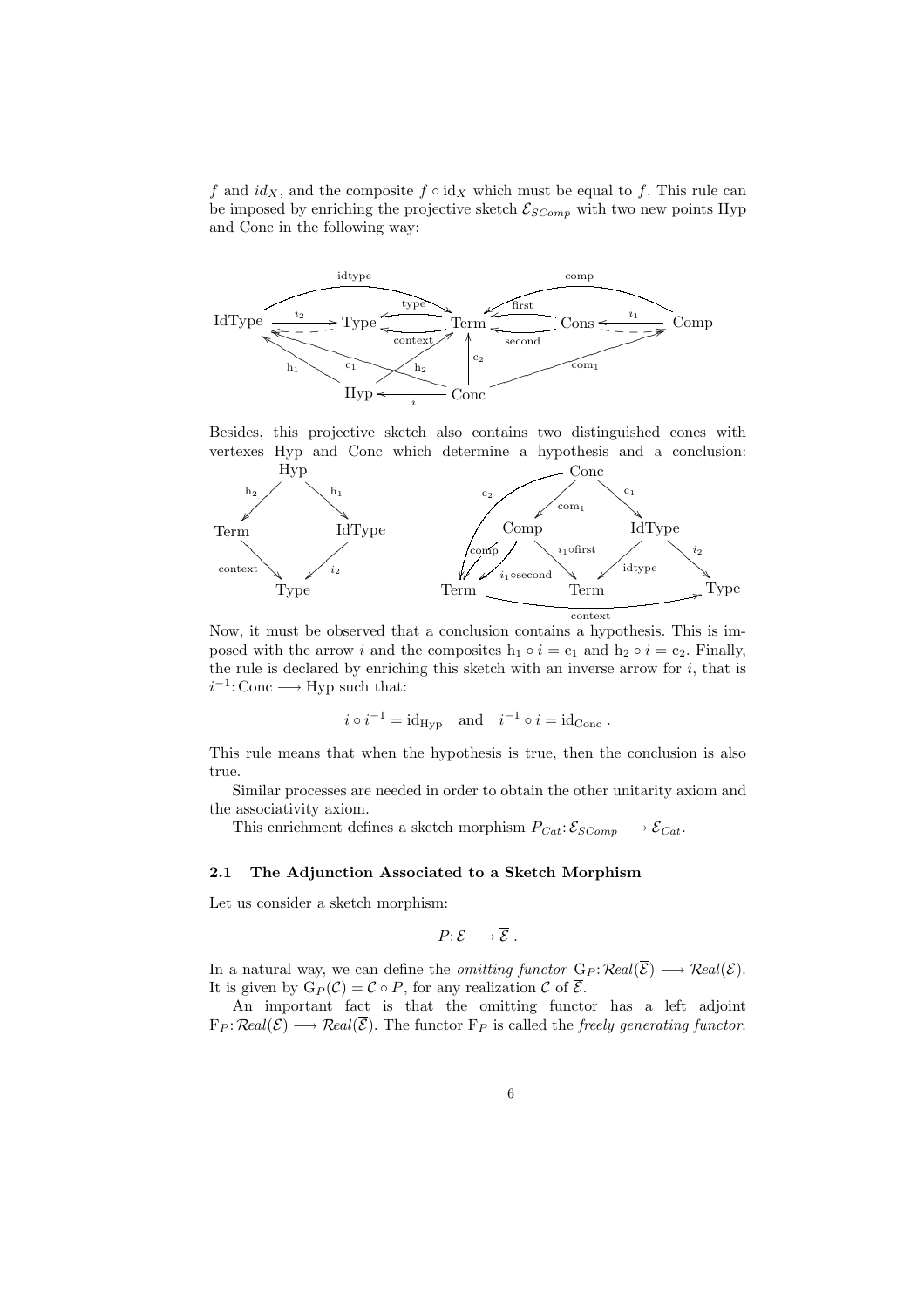In this way, if S is a realization of  $\mathcal E$  and  $\mathcal C$  is a realization of  $\overline{\mathcal E}$  there exists a bijection:

 $\text{Hom}_{\mathcal{R}cal(\mathcal{E})}(S, G_P(\mathcal{C})) \cong \text{Hom}_{\mathcal{R}cal(\overline{\mathcal{E}})}(\mathcal{F}_P(S), \mathcal{C})$ .

$$
\mathcal{R}eal(\mathcal{E}) \xrightarrow{\mathbf{F}_P} \mathcal{R}eal(\overline{\mathcal{E}})
$$

The existence of this left adjoint is a major property of projective sketches [4, 13].

*Example 5.* Let  $P = P_{SComp} \circ P_{Comp} : \mathcal{E}_{Gr} \longrightarrow \mathcal{E}_{SComp}$  be the sketch morphism obtained by composition of two inclusions (graphs into compositive graphs, and compositive graphs into saturated graphs). The omitting functor  $G_P$  maps each saturated composite graph to its underlying graph.

The freely generating functor  $F_P$  maps each graph to its freely generated saturated compositive graph, which is obtained by adding all the missing identities and composites.

**Definition 6.** *A* propagator *is a morphism of projective sketches*  $P: \mathcal{E} \longrightarrow \overline{\mathcal{E}}$ such that the functor  $G_P$  *is full and faithful.* 

The following theorem shows a characterization for propagators [8].

**Theorem 1.** *A morphism of projective sketches is a propagator if and only if, up to equivalence, it consists of adding inverses to arrows.*

*Example 6.* The inclusion  $P_{SComp}$ :  $\mathcal{E}_{Comp} \longrightarrow \mathcal{E}_{SComp}$  is a propagator. The inclusion of  $\mathcal{E}_{Gr}$  in  $\mathcal{E}_{SComp}$  from Example 5 is not a propagator.

### **2.2 Diagrammatic Specifications and Domains**

Projective sketches and propagators can be used at the *meta-level* to define diagrammatic specifications. From now on, let us consider a propagator:

$$
P: \mathcal{E} \longrightarrow \overline{\mathcal{E}} .
$$

**Definition 7.** *A* (diagrammatic) *P*-specification *is a realization of*  $\mathcal{E}$ *, and a* (diagrammatic) P-domain *is a realization of*  $\overline{\mathcal{E}}$ *. That is,* 

$$
Spec(P) = Real(\mathcal{E}) , Dom(P) = Real(\mathcal{E}) .
$$

So, the adjunction is now represented by:

$$
Spec(P) \xrightarrow{\mathbf{F}_P} Dom(P)
$$

Fixed an specification and a domain for a propagator, we define the notion of model for the specification with values in the domain.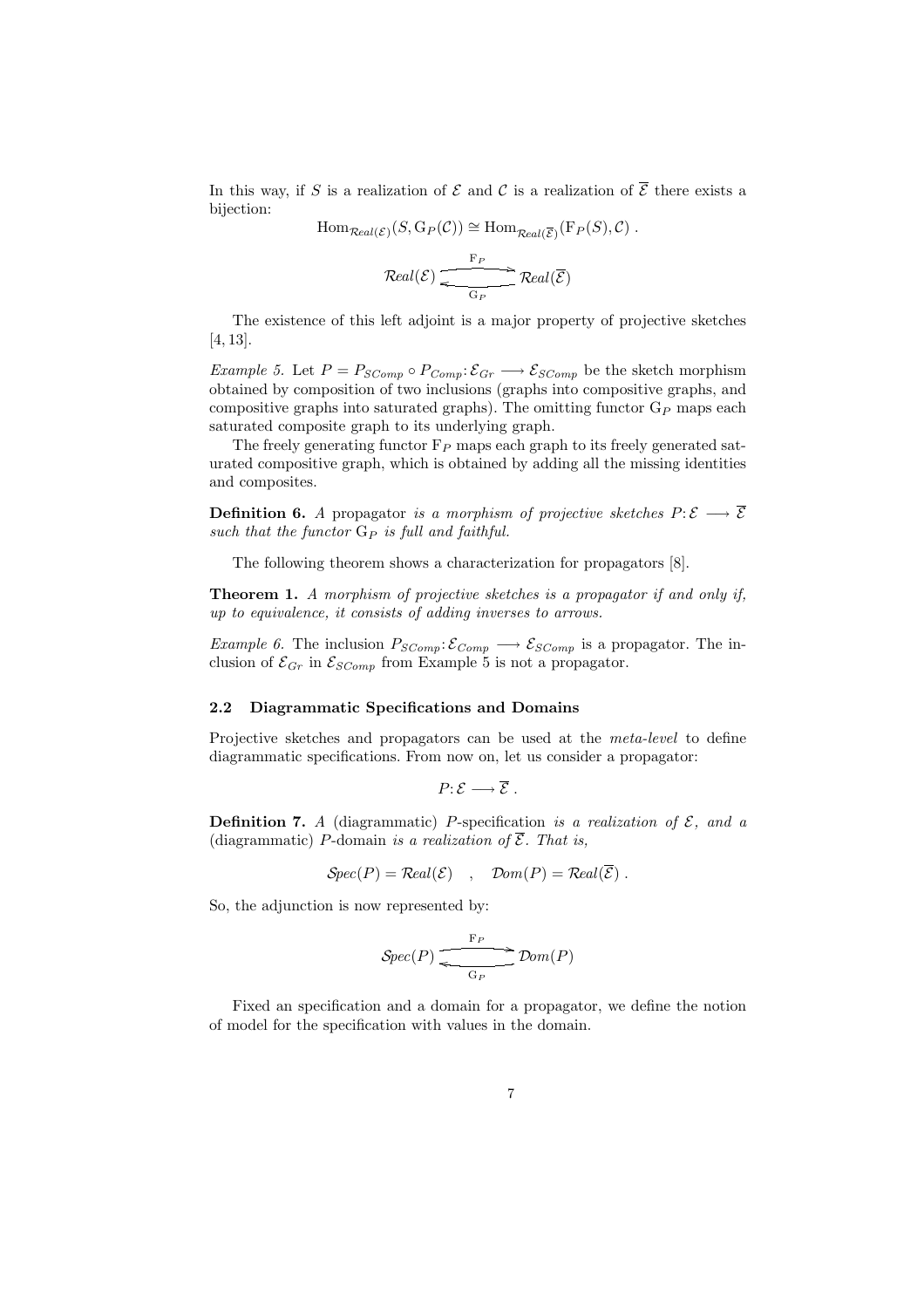**Definition 8.** *Let* S *denote a* P*-specification and* C *a* P*-domain. The* set of P-models of S with values in C *is:*

 $Mod_P(S, C) = Hom_{Dom(P)}(F_P(S), C)$ .

The adjunction property yields the following bijection:

 $Mod_P(S, \mathcal{C}) \cong Hom_{Spec(P)}(S, G_P(\mathcal{C}))$ .

Moreover, for each morphism  $\sigma: S \longrightarrow S'$ , it is easy to define a map:

 $\text{Mod}_P(\sigma, \mathcal{C}) : \text{Mod}_P(S', \mathcal{C}) \longrightarrow \text{Mod}_P(S, \mathcal{C})$ .

In this way, we can establish that  $Mod_P (-, C)$  is a contravariant functor from the category of P-specifications to the category of sets.

In addition, in the examples we are going to develop, there will exist a natural notion of morphisms of P-models, and then, a *category of* P*-models of a specification with values in a domain*.

*Example 7.* Let  $P = P_{SComp}$ . A model M of a graph G with values in the category of sets interprets each point G of G as a set  $M(G)$  and each arrow  $g: G_1 \longrightarrow G_2$  of G as a map  $M(g): M(G_1) \longrightarrow M(G_2)$ .

## **2.3 The Yoneda Morphism**

The Yoneda morphism is a very classical construction in Category Theory [1] and plays a basic role in our diagrammatic framework. In the case of projective sketches, the Yoneda morphism will allow us to relate a sketch with the category of its realizations [13]. Basically, when  $\mathcal E$  has as underlying compositive graph a category, its Yoneda morphism maps each point  $E$  of  $\mathcal E$  to the realization that consists of the sets of arrows with source E in  $\mathcal E$ . In the other case, that is  $\mathcal E$  is not a category, it is easy to build a sketch with this characteristic from  $\mathcal E$  (by adding all the missing identities and composites, and by identifying arrows when it is needed for the unitarity and associativity axioms).

This Yoneda morphism is very useful in this framework. On the one hand, it is a natural way to "illustrate" things defined in a meta specification level using a specification level. On the other hand, it will give us a method for building the image of the freely generating functor associated to a morphism of projective sketches. Before introducing the definition of the Yoneda morphism the notion of *projective prototype* is presented.

**Definition 9.** *A* projective prototype *is a projective sketch such that its underlying compositive graph is a category and all its distinguished cones are limits.*

**Theorem 2.** Each projective sketch  $\mathcal{E}$  freely generates a projective prototype  $\text{Prob}(\mathcal{E})$ .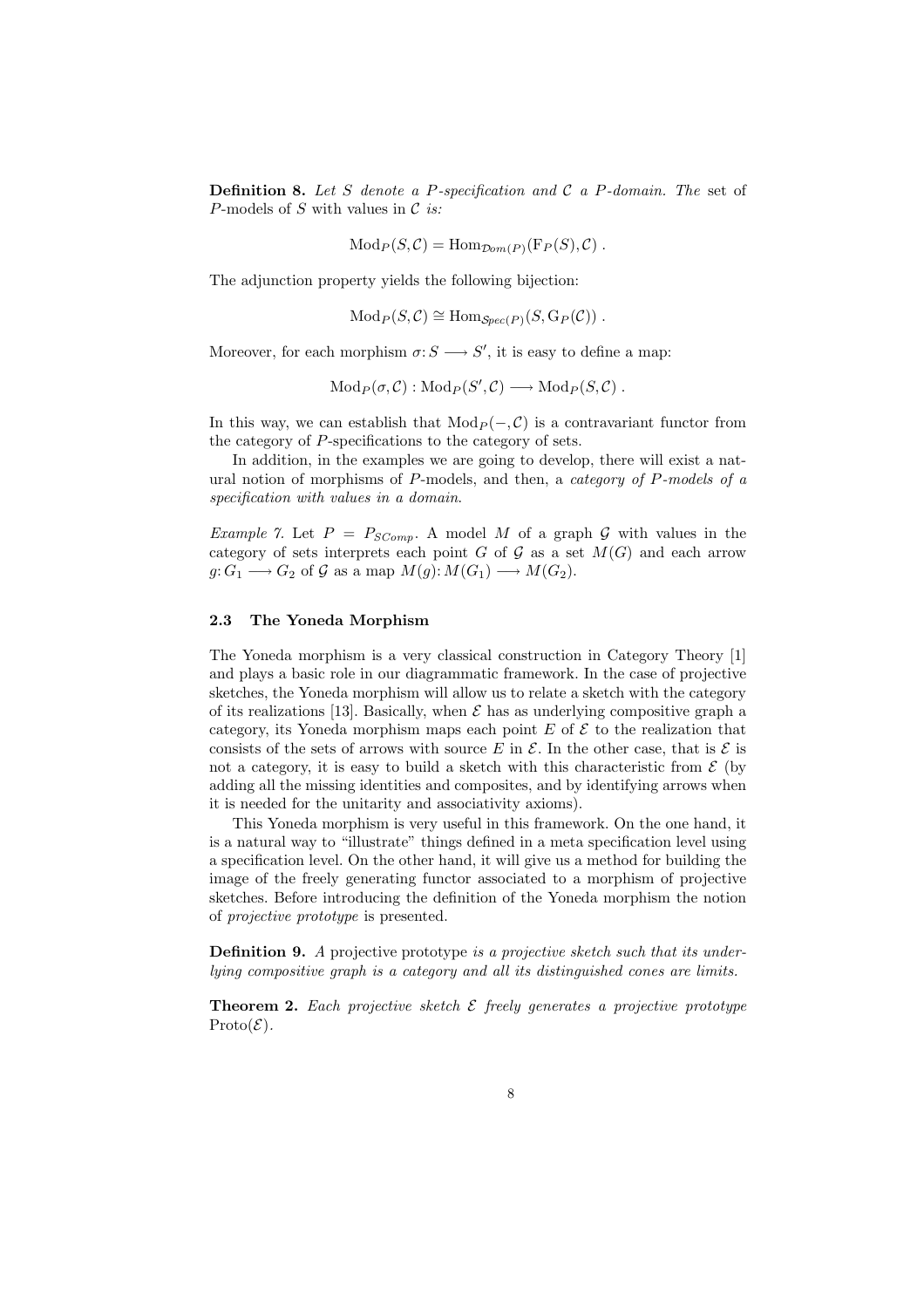Let  $\mathcal E$  be a projective sketch. Whenever  $\mathcal E$  is a projective prototype (hence, a category), we define  $\mathcal{Y}_{\mathcal{E}}$  as the contravariant functor given by: for any point E of  $\mathcal{E}, \mathcal{Y}_{\mathcal{E}}(E) = \text{Hom}_{\mathcal{E}}(E, -),$  and for any arrow  $e: E \longrightarrow E'$  of  $\mathcal{E},$ 

$$
\mathcal{Y}_{\mathcal{E}}(e) = \text{Hom}_{\mathcal{E}}(e, -): \mathcal{Y}_{\mathcal{E}}(E') \longrightarrow \mathcal{Y}_{\mathcal{E}}(E)
$$

which maps each arrow  $f: E' \longrightarrow E''$  to  $f \circ e: E \longrightarrow E''$ .

When  $\mathcal E$  is any projective sketch, it freely generates a projective prototype Proto( $\mathcal{E}$ ). So we define the Yoneda morphism  $\mathcal{Y}_{\mathcal{E}}$  by the composition of the canonical morphism from  $\mathcal E$  to Proto( $\mathcal E$ ), followed by  $\mathcal Y_{\text{Proto}(\mathcal E)}$ .

**Definition 10.** *The* Yoneda morphism of  $\mathcal{E}$  *is the (contravariant) morphism:* 

$$
\mathcal{E} \xrightarrow{\mathcal{Y}_{\mathcal{E}}} \mathcal{R}^{real(\mathcal{E})^{op}}
$$
  
Prob( $\mathcal{E}$ )

*where*  $\text{Real}(\mathcal{E})^{op}$  *is the* opposite *category of*  $\text{Real}(\mathcal{E})$ *.* 

*Example 8.* Let us consider the projective sketch  $\mathcal{E}_{Gr}$  of graphs described in Example 1. Then, the prototype  $\text{Prob}(\mathcal{E}_{Gr})$  is simply the category:

$$
id_{\text{Type}}\textnormal{Type} \overbrace{\textnormal{Type} \hspace{0.5cm}}^{\textnormal{context}}\textnormal{Term}}^{\textnormal{otherm}}\textnormal{Term}
$$

In Proto( $\mathcal{E}_{Gr}$ ), the identity arrow id<sub>Type</sub> is the unique arrow from Type to Type, and there is no arrow from Type to Term. So, it follows that the graph  $\mathcal{Y}_{\text{Proto}(\mathcal{E}_{Gr})}(\text{Type})$  has a unique point and has no arrows. So, a representation of this graph is:



Similarly, in Proto( $\mathcal{E}_{Gr}$ ), the identity arrow id<sub>Term</sub> is the unique arrow from Term to Term, and there are two arrows from Term to Type. So, it follows that the graph  $\mathcal{Y}_{\text{Proto}(\mathcal{E}_{Gr})}(\text{Term})$  assigns as set for the point Term a set with one element  $f$ , and for the point Type a set with two elements  $Y$ ,  $Z$ ; which can be thought that are the context and the type of the unique arrow. So, a representation of this graph is:



In this way, a representation for the points Type and Term, which are defined in a meta specification level, is obtained in a specification level.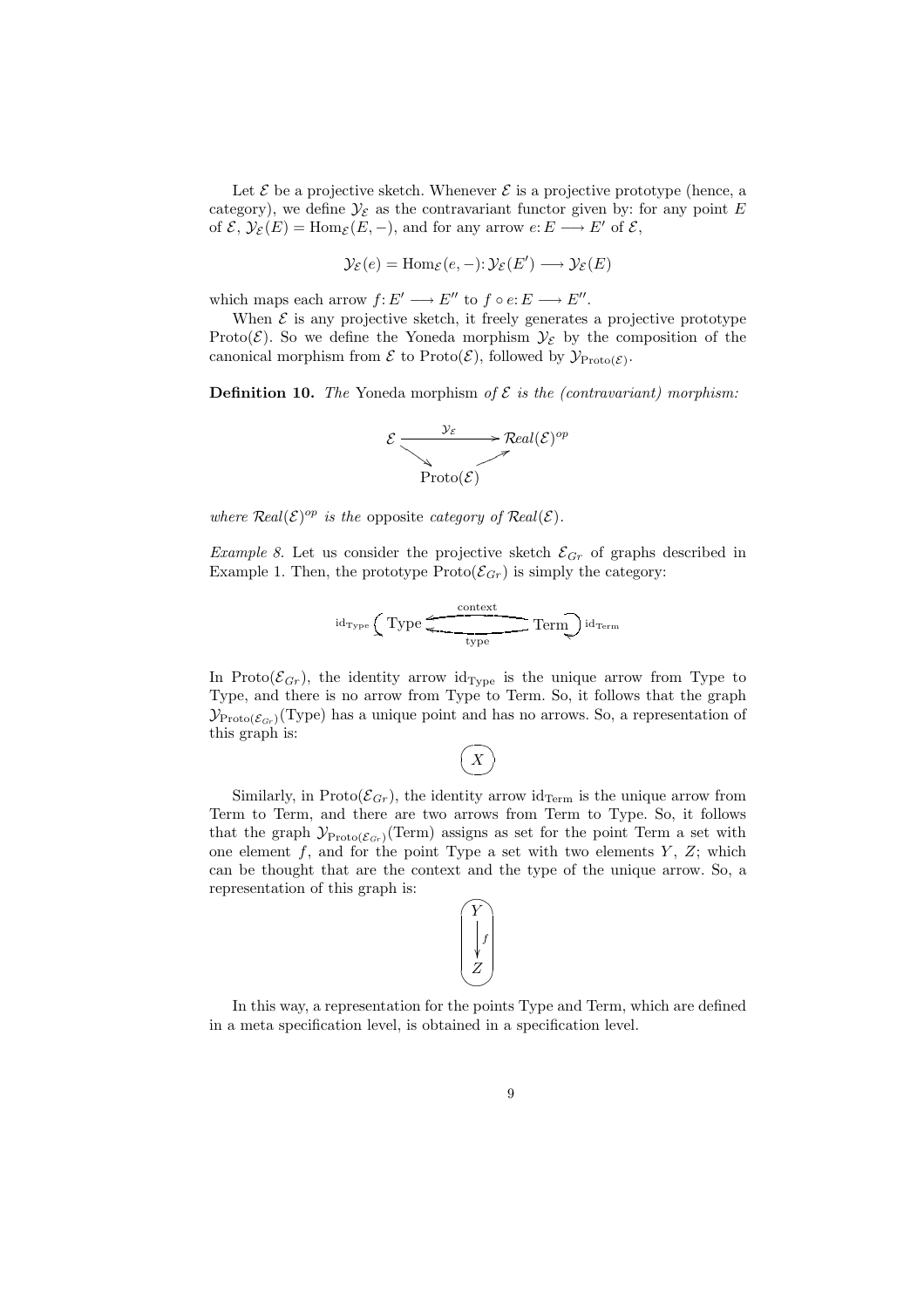The following theorem states some of the properties of the Yoneda morphism [8].

Let  $\mathcal E$  be a projective sketch and let S be a realization of  $\mathcal E$ . We consider the compositive graph  $\mathcal{E} \setminus S$  given by: a point  $E_x$  for each point E of  $\mathcal{E}$  and each  $x \in S(E)$ , an arrow  $e_x: E_x \longrightarrow E'_{S(e)(x)}$  for each arrow  $e: E \longrightarrow E'$  of  $\mathcal E$  and each  $x \in S(E)$ . Moreover,  $\mathcal{E} \setminus S$  has the identities  $id_{E_x} = (id_E)_x$  when  $id_E$  exists in  $\mathcal{E}$ , and the composites  $(e' \circ e)_x = e'_{S(e)(x)} \circ e_x$ , when  $e' \circ e$  exists in  $\mathcal{E}$ . As usual, we define by  $(\mathcal{E} \setminus S)^{op}$  the compositive graph *opposite* of  $\mathcal{E} \setminus S$ .

**Theorem 3.** Let  $\mathcal{E}$  be a projective sketch and let  $S$  be a realization of  $\mathcal{E}$ .

- *i)*  $S \cong \mathrm{colim}_{E \in (\mathcal{E} \setminus S)^{op}}(\mathcal{Y}_{\mathcal{E}}(E))$ ,
- *ii)* Let  $M: \mathcal{E} \longrightarrow \overline{\mathcal{E}}$  be a morphism of projective sketches and  $F_M$  its correspond*ing freely generating functor, then:*

 $F_M(S) \cong \text{colim}_{E \in (\mathcal{E} \setminus S)^{op}}(\mathcal{Y}_{\overline{\mathcal{F}}}(M(E)))$ .

The first part of this theorem defines a density property: each realization can be seen as a colimit of realizations which are in the image of the Yoneda morphism. The second part gives us a method for building the freely generating functor associated to a morphism of projective sketches  $M: \mathcal{E} \longrightarrow \overline{\mathcal{E}}$ . Given a realization S of  $\mathcal{E}, F_M(S)$  is obtained by the following process. First, it is necessary to obtain, for each point  $C$  in  $\mathcal{E}$ , the image by the Yoneda morphism  $\mathcal{Y}_{\overline{S}}$  of  $M(C)$ . Then,  $F_M(S)$  is calculated as a colimit of copies of these images using as index the points E in  $(\mathcal{E} \setminus S)^{op}$ .

### **2.4 Diagrammatic Specification of Equational Logic**

In the context of algebraic specifications, as for instance in [12], an equational specification is made up of three components: a set of sorts, a set of operations (on the set of sorts) and finally a set of equations. The set of sorts and the set of operations form the signature of the specification. These three sets are closely related. Some strings of sorts are used to introduce the operations, and some terms (derived from the operations) are used to introduce the equations.

For instance, an equational specification for semigroups  $E_{SGRP}$  consists of a signature which has one sort g and one operation prd:  $g \to g$ . It uses the string g g. Besides, it has one equation  $prd(a, prd(b, c)) = prd(prd(a, b), c)$ , where a, b,  $c$  are variables of sort  $q$ . The models of this specification are the semigroups.

The equation of the above specification can be written without variables, by using relations between composite arrows [1]: prd ∘  $fact(p_1, prd) \equiv prd$  ◦  $fact(prd, p_2)$ , with two projection arrows  $p_i: g \t g \to g, i = 1, 2$  and one factorization arrow  $fact.$  Then, that equational specification can be replaced with a projective sketch with some parallel arrows (arrows which share sources and targets) as equations (see again [1]). The idea is that set-valued realizations of this sketch coincide with the models of the specification.

In the case of semigroups, we consider the sketch whose set of points is  ${g, g g}$ , and whose set of arrows is  $\{prd, p_1, p_2, \text{fact}(p_1, \text{prd}), \text{fact}(\text{prd}, p_2), \text{prd} \circ$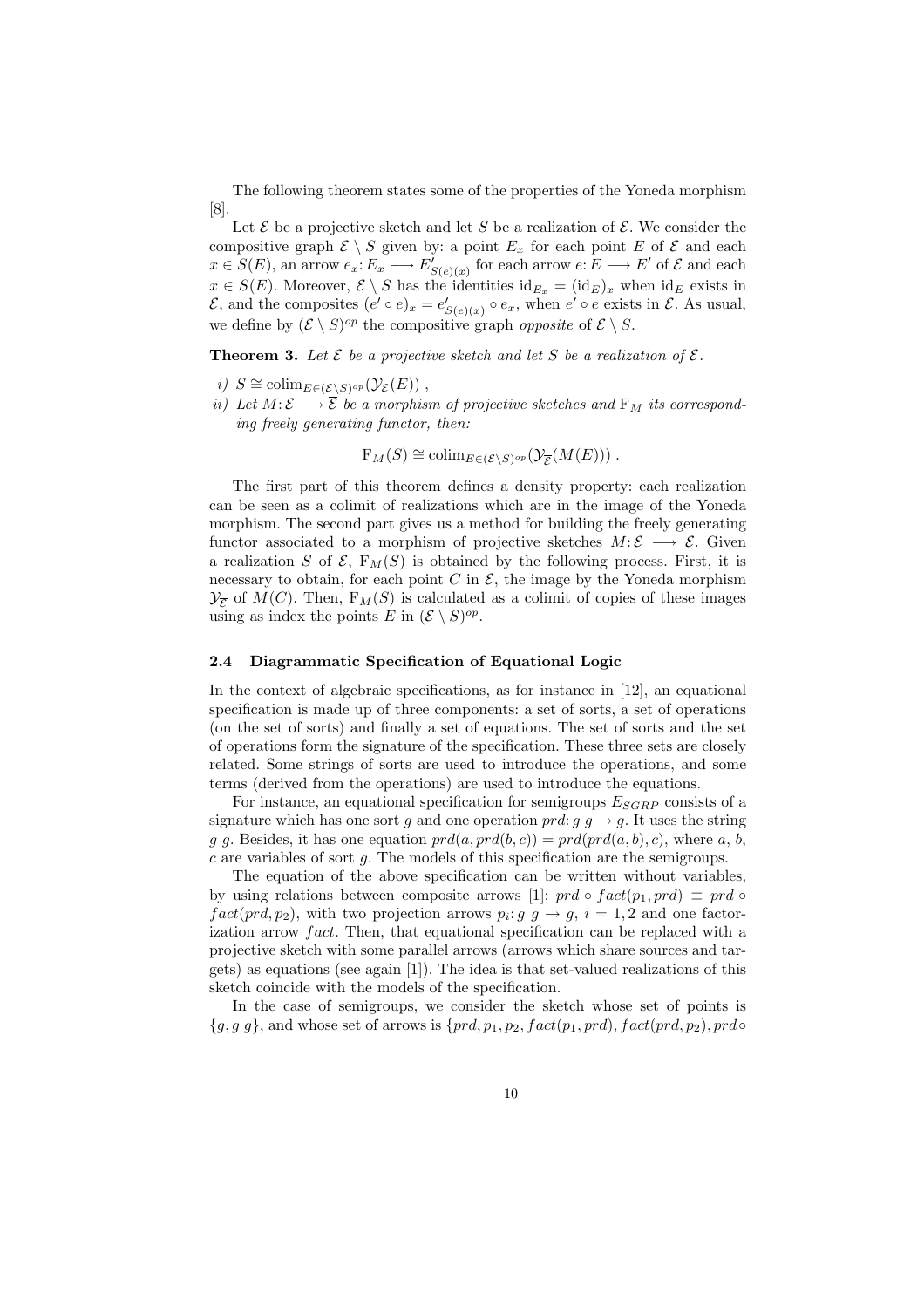$fact(p_1, prd), prd \circ fact(prd, p_2)$ . The source and target arrows are defined from the operations in the natural way (source $(prd)=q$ , target $(prd)=q$ ). Besides, a distinguished cone is included in order to establish that  $g$  g will represent a binary product: a cone with vertex g g and whose base is the discrete diagram  $\{g, g\}$ . Moreover, a pair of parallel arrows have to be included in order to represent the equation  $prd \circ fact(p_1, prd) \equiv prd \circ fact(prd, p_2)$ .

In general, an equational specification  $S$  can be represented as a compositive graph together with:

– some cones  $(p_i: P \to X_i)_{i=1,\dots,n}$ , called *(potential) products*, whose vertex P is usually denoted by  $X_1 \times \ldots \times X_n$ . When  $n = 0$ , the vertex P of the cone with empty base is called a *(potential) terminal point* and it is denoted by 1l,

– some pairs of parallel arrows  $(f: X \to Y, g: X \to Y)$  in S, called *equations* (or *potential equalities*), which are written  $f \equiv g$ .

Note that this representation of an equational specification is slightly different from the usual one. In this new setting, a point may correspond to a sort or to a list of sorts, and an arrow to an operation or to a term.

Now, our aim is to use projective sketches at the meta-level in order to obtain a diagrammatic specification of equational logic. Note that, in this context, an equational specification will be a realization of that sketch. The starting point of this process is the sketch for compositive graphs  $\mathcal{E}_{Comp}$ . This sketch is going to be enriched and we are going to obtain a new sketch  $\mathcal{E}_{Eq}$  which allows to cover equations and products. In our attempt, only constants, unary and binary operations are going to be represented, but it is clear that the process can be extended to general products. Then, a propagator  $P_{Eq}: \mathcal{E}_{Eq} \longrightarrow \overline{\mathcal{E}}_{Eq}$  will be built, in such a way that the  $P_{Eq}$ -specifications are the *equational specifications*, the P*Eq* -domains are called the *equational categories*, and the propagator P*Eq* corresponds to the equational logic.

### **Equations**

In order to include equations we build the following graph:



So, this projective sketch  $\mathcal{E}_{Eq}$  is an enrichment of  $\mathcal{E}_{Comp}$ . The points Para and Equa stand for "pairs of parallel arrows" and "equations", respectively. The arrows left and right extract the two terms of an equation and  $i_3$ : Equa  $\rightarrow$  Para is defined as a monomorphism (an equation is a pair of parallel terms).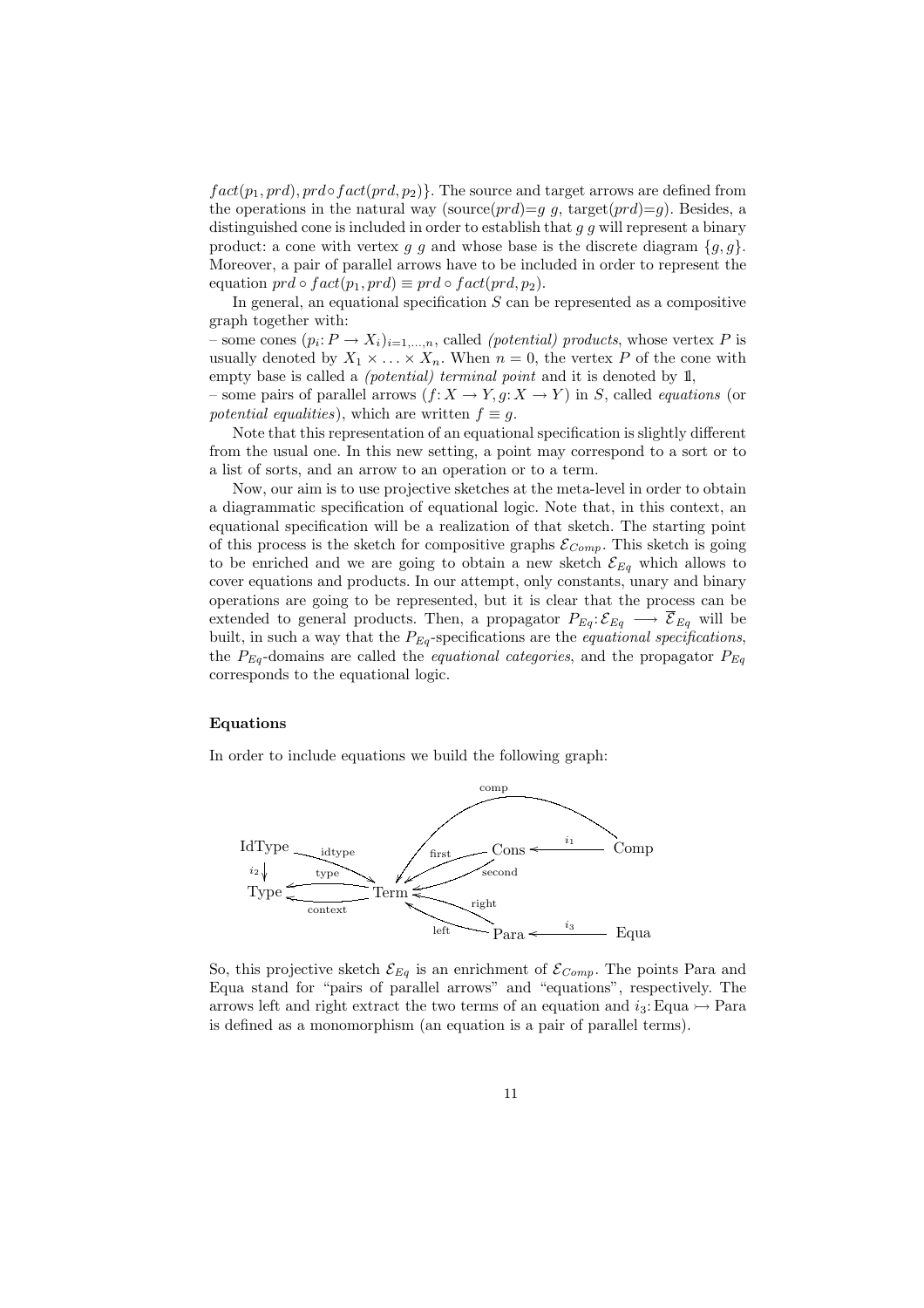The projective sketch  $\mathcal{E}_{Eq}$  also contains the distinguished cone with vertex Para which establishes that Para represents pairs of parallel terms:



By using the Yoneda properties, we can give the following description of the point Para:

$$
\left(X \xrightarrow{f} Y\right)
$$

Now, it is possible to define a new sketch  $\overline{\mathcal{E}}_{Eq}$  for *equational categories*. We can build  $\overline{\mathcal{E}}_{Eq}$  by enriching  $\mathcal{E}_{Cat}$  in a similar way to the process used to obtain  $\mathcal{E}_{Eq}$ from  $\mathcal{E}_{Comp}$  (indeed, an equational category is defined in [8] as a category with a congruence relation and in that paper some additional rules are needed to obtain that relation). Then, the *equational propagator* is the enrichment  $P_{Eq}: \mathcal{E}_{Eq} \longrightarrow$  $\overline{\mathcal{E}}_{Eq}$ . Hence,  $P_{Eq}$ -specifications are equational specifications and  $P_{Eq}$ -domains are equational categories. In this paper, we are only interested in the category *Set*, i.e. the category of sets, which has the equality of maps as congruence relation. This category will be considered as  $P_{Eq}$ -domain for all  $P_{Eq}$ -specifications. But of course, it is possible to work with other types of equations in other contexts.

*Example 9.* Let us consider the diagrammatic specification T which has three points V, N and P, where V is a terminal point, five arrows  $z: V \longrightarrow N$ ,  $s: N \longrightarrow$  $P, p: P \longrightarrow N$ , id<sub>N</sub>:  $N \longrightarrow N$  and  $p \circ s: N \longrightarrow N$ , where id<sub>N</sub> is the identity of N and  $p \circ s$  is the composite of s and p, and one equation  $p \circ s \equiv id_N$ . In the illustration, the identity and the composite have been omitted, and we use the symbol  $\mathbb 1$  to represent that V is a terminal point:



The specification  $T$  has a very natural model  $M$  which interprets the sort  $V$  as a singleton  $\{\star\}$ , the sort N as the set N of non-negative integers, the sort P as the set **P** of positive integers, the constant z as the constant map zero:  $\star \mapsto 0$ , and the operations s and p as the maps  $suc: x \mapsto x+1$  and  $pre: x \mapsto x-1$ , respectively:

$$
\Pr_{x \mapsto x+1} \left( \bigwedge_{\{\star\}}^{P} \right)_{x \mapsto x-1}
$$

 $M$  :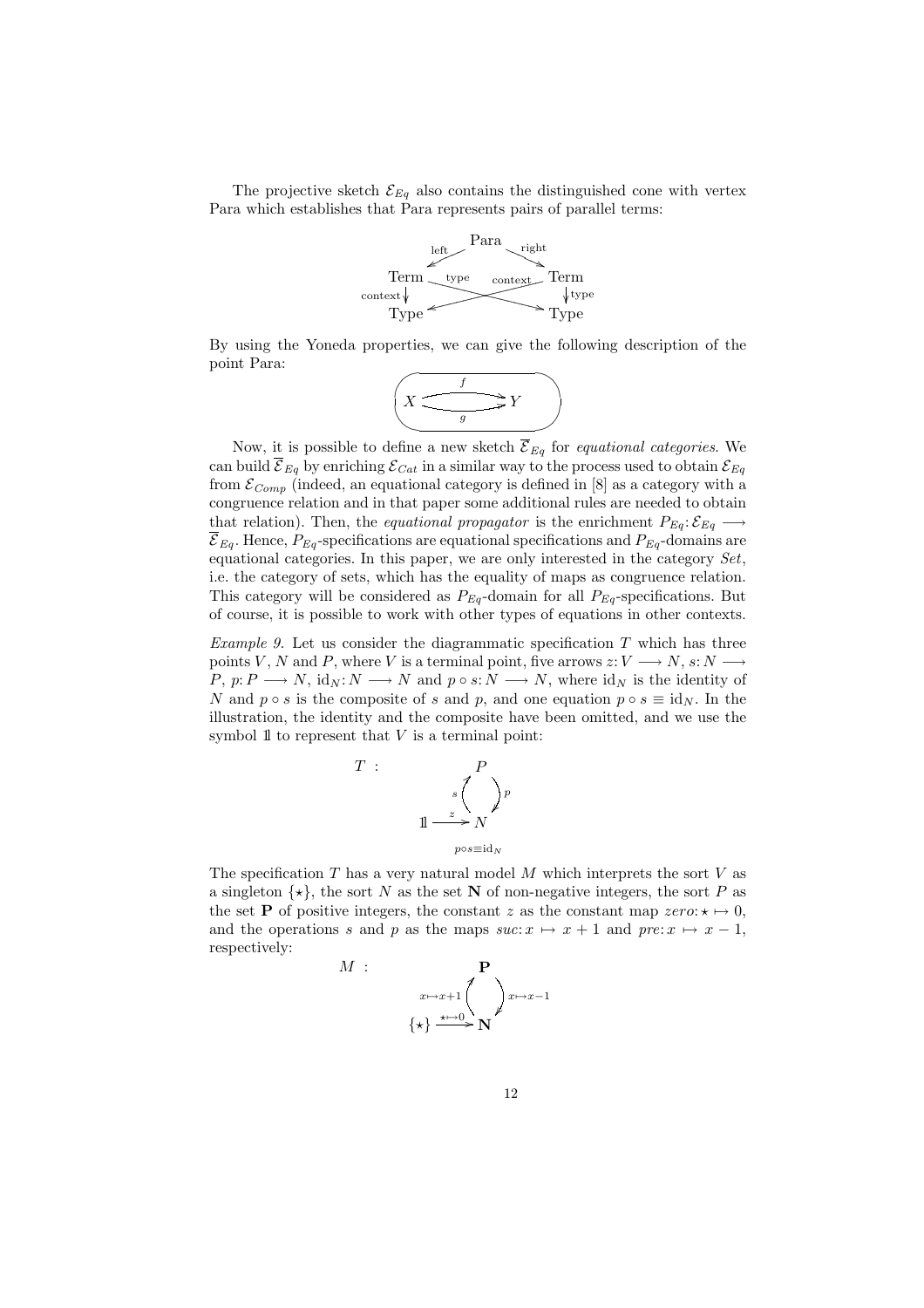On the one hand, T is a realization of  $\mathcal{E}_{Eq}$ , i.e. a  $P_{Eq}$ -specification for the equational propagator  $P_{Eq} : \mathcal{E}_{Eq} \longrightarrow \overline{\mathcal{E}}_{Eq}$ , which gives a completely different illustration for T:



On the other hand, this realization T of  $\mathcal{E}_{Eq}$  can be seen as the colimit of three copies of  $\mathcal{Y}_{\text{Proto}(\mathcal{E}_{Eq})}(\text{Type})$  (which has the same representation as  $\mathcal{Y}_{\text{Proto}(\mathcal{E}_{Gr})}(\text{Type})$  in Example 8), one copy for each element of  $T(\text{Type})$ , and five copies of  $\mathcal{Y}_{\text{Proto}(\mathcal{E}_{Eq})}(\text{Term})$  (which has the same representation as  $\mathcal{Y}_{\text{Proto}(\mathcal{E}_{Gr})}(\text{Type})$  in Example 8), one copy for each element of  $T(\text{Term})$ , and so on. If they are summed following the diagram defined by  $(\mathcal{E}_{Eq} \setminus T)^{op}$ , we retrieve the representation:



Finally, *Set* is a realization for  $\overline{\mathcal{E}}_{Eq}$ , i.e. a  $P_{Eq}$ -domain for the equational propagator  $P_{Eq}: \mathcal{E}_{Eq} \longrightarrow \overline{\mathcal{E}}_{Eq}$ . Then, a  $P_{Eq}$  model of T with values in *Set* is a homomorphism in  $\text{Hom}_{\mathcal{S}pec(P_{Eq})}(T, \text{G}_{P_{Eq}}(Set))$ , i.e. a family of applications  $f_E: T(E) \longrightarrow G_{P_{Eq}}(Set)(E)$ , one application for each point of E in  $\mathcal{E}_{Eq}$ . In these families, the application  $f_{Type}$  assigns each type of T to a set, and the application  $f_{\text{Term}}$  assigns each term of T to an application and so on. For instance, the model M has the following interpretation:



13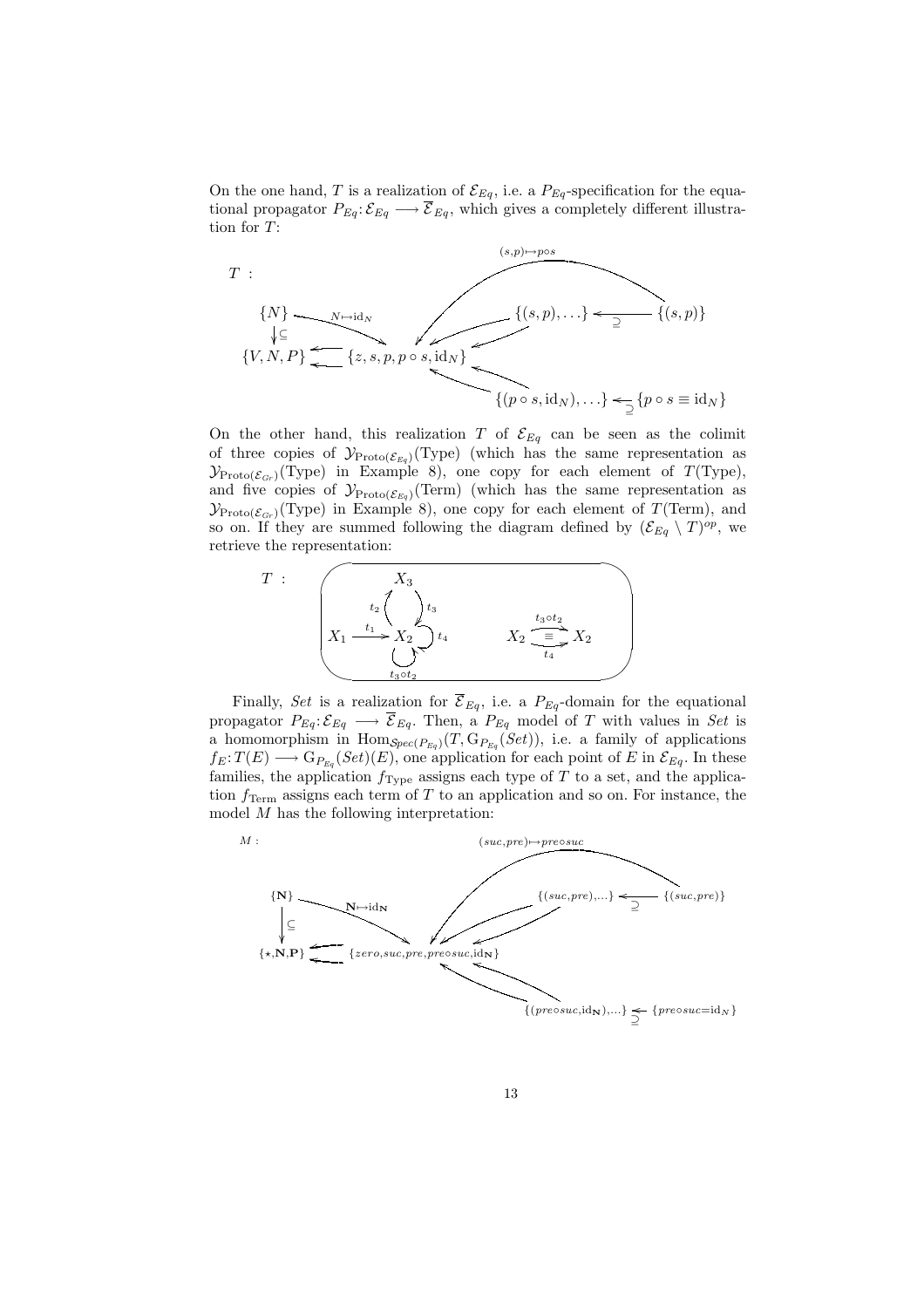It must be observed that the terms of the specifications for  $\mathcal{E}_{Eq}$  have exactly one argument. We can easily avoid this problem by considering  $n$ -ary terms as terms which have a *n*-ary record type  $(X_1, \ldots, X_n)$  as unique argument (this record type is considered a product of types). But, at this point, it is not possible to distinguish between an operation with a "single" sort as argument from an operation which has a  $n$ -ary product of sorts as argument. In the following subsection products are included in our realizations.

#### **Products**

The sketch  $\mathcal{E}_{Eq}$  is now enriched in order to include binary products of sorts and a sort that allows to represent the constants. This sketch will be also denoted by  $\mathcal{E}_{Eq}$ .

A binary product is a binary cone which satisfies a universal property. So, we include in the sketch two new points: 2Cone for binary cones and 2Prod for binary products. Similarly, a point Un is included in order to specify the constants:



The arrows vertex,  $pr_1$ ,  $pr_2$  stand for the vertex and for the two projections of a binary cone. The arrow  $i_4$  represents the inclusion of binary products as binary cones.

Moreover, the projective sketch  $\mathcal{E}_{Eq}$  contains a distinguished cone with vertex Un and empty base (which determines that realizations for this sketch will have a singleton on this point), and a distinguished cone with vertex 2Cone:



which establishes that a binary cone consists of two terms with the same context.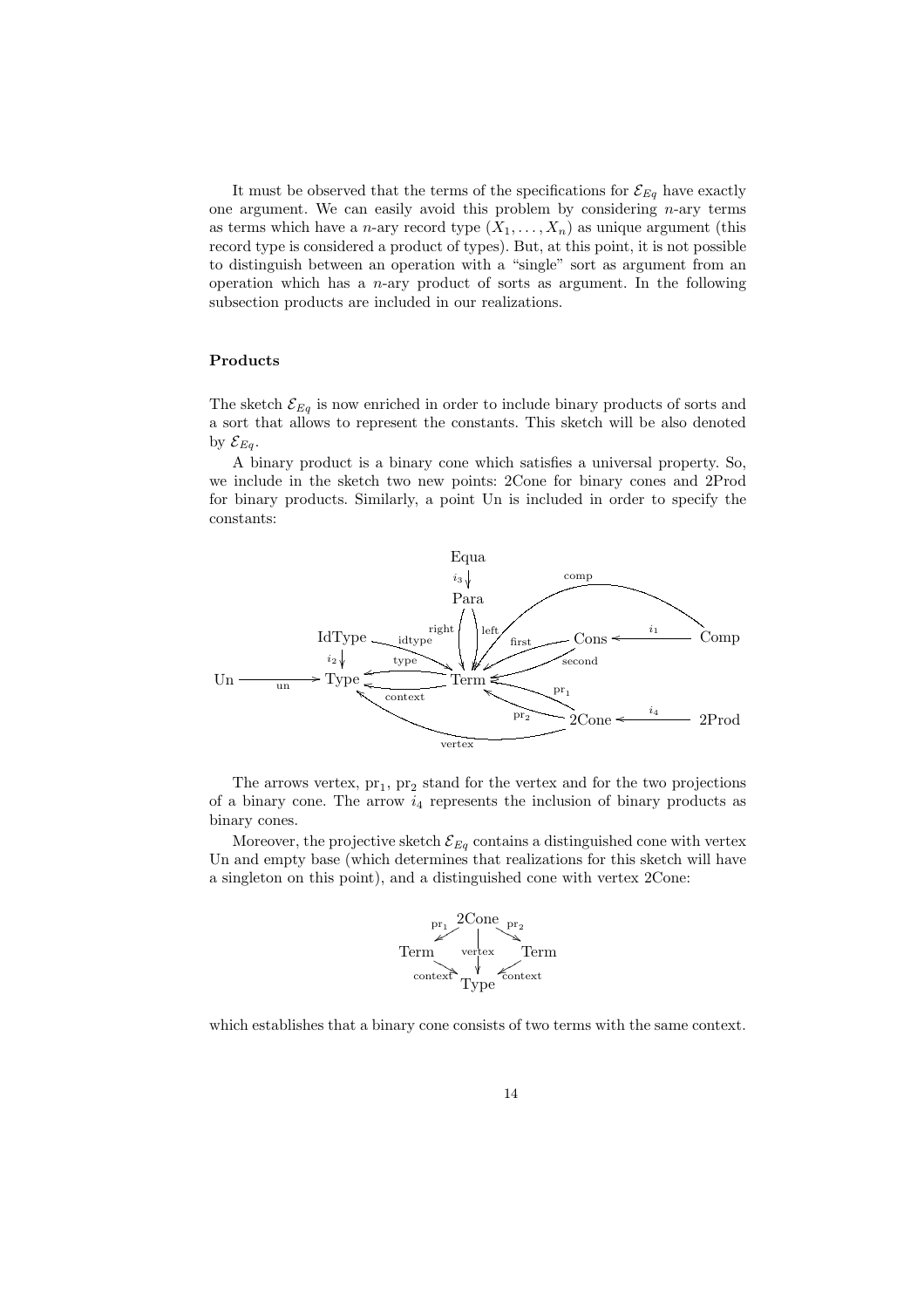By using the Yoneda properties, we can give the following description for 2Cone:



Now, it is necessary to impose the universal property of binary products: if  $P$  is a binary product then, for each binary cone  $C$  having the same base of  $P$ , there exists a (unique) factorization term from the vertex of  $C$  to the vertex of  $P$  whose composites with the projections of  $P$  commute with the projections of C.

The property of existence of this factorization term can be visualized as a rule with a hypothesis and a conclusion. The hypothesis consists of a binary product and a binary cone with the same base. The conclusion consists of a binary product, a binary cone (with the same base) and a term from the vertex of the cone to the vertex of the product which commutes with the projections.

In order to represent this property, two new points Hyp and Conc are included in the projective sketch  $\mathcal{E}_{Eq}$ :



The projective sketch  $\mathcal{E}_{Eq}$  also contains a distinguished cone with vertex Hyp which determines that the hypothesis consists of a binary cone and a binary product such that they share their basis, and a distinguished cone with vertex Conc which determines that the conclusion consists of such binary cone and binary product and a term from the vertex of the cone to the vertex of the product: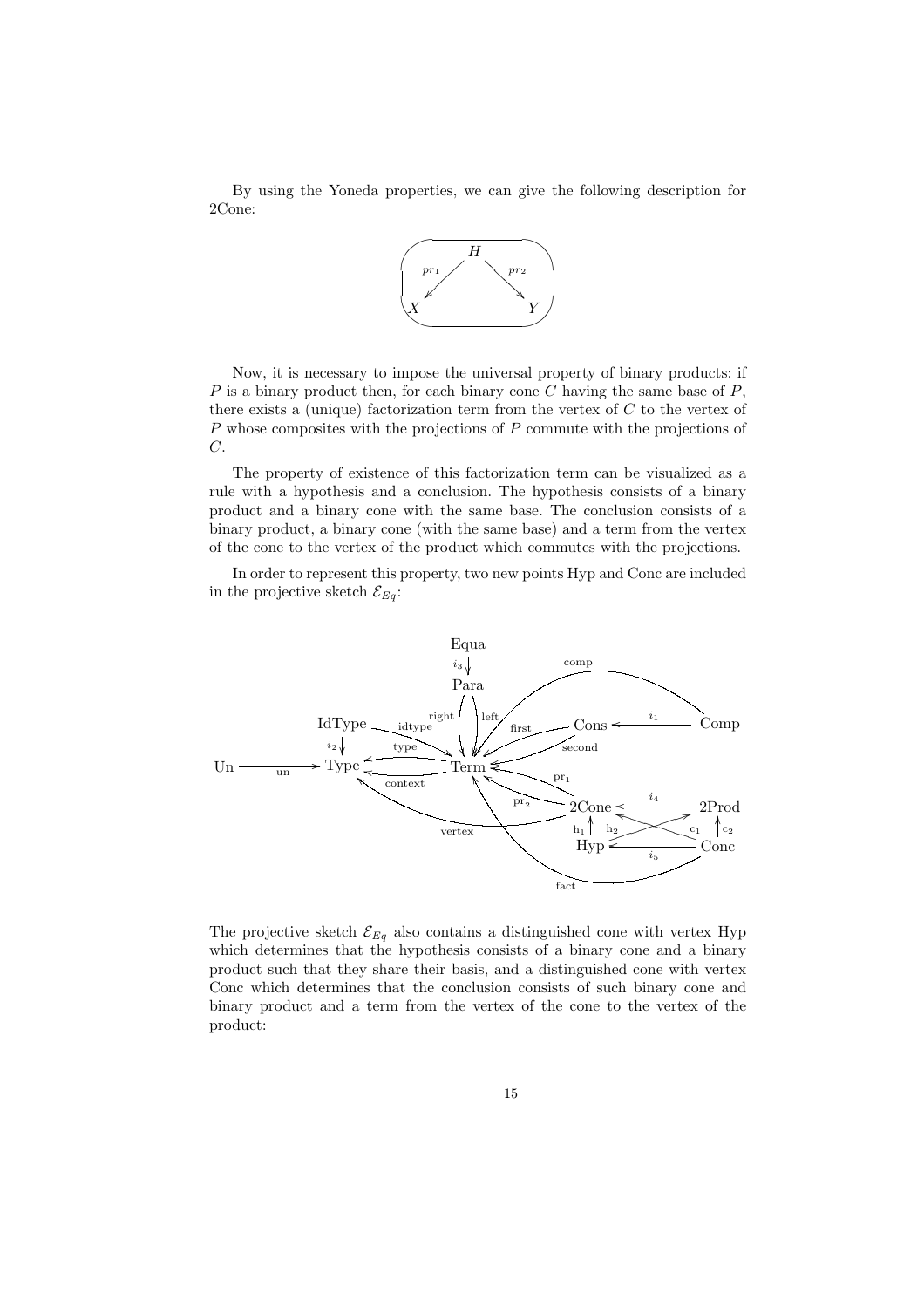

Now, we still have to impose that the composites of the factorization term with the projections of the product are the projections of the cone. In order to include these composites, a new arrow for the first projection com<sub>1</sub>: Conc  $\longrightarrow$ Comp is added to  $\mathcal{E}_{Eq}$  (a similar one is needed for the second projection). This arrow is needed to define the composite of fact and  $\text{pr}_1 \circ i_4 \circ \text{c}_2$  as a term. This is obtained through the following equalities:

fact = first  $\circ i_1 \circ \text{com}_1$  and  $\text{pr}_1 \circ i_4 \circ \text{c}_2 = \text{second} \circ i_1 \circ \text{com}_1$ ,

and then the composition of these terms are equal to the first projection of the cone:

$$
pr_1 \circ c_1 = comp \circ com_1 .
$$

The description given by Yoneda properties of the conclusion Comp of this rule is:



Similar processes allow to represent the unicity of the factorization arrow and to model that the point Un represents a terminal point.

Now, rules are declared by enriching  $\mathcal{E}_{Eq}$  with inverses. For instance, an arrow  $i_5^{-1}$ : Conc  $\longrightarrow$  Hyp is added, such that:

$$
i_5 \circ i_5^{-1} = id_{Hyp}
$$
 and  $i_5^{-1} \circ i_5 = id_{Conc}$ .

# **3 The** *imp* **Construction**

We have pointed out that in Kenzo and EAT systems [7, 14] two *layers* of data structures coexist. In a first layer, one finds the usual data structures like integer numbers, (finite) lists, trees of symbols (to represent linear combinations or polynomials) and so on. In the second layer, one must deal with algebraic structures like (graded) groups, rings, simplicial sets or chain complexes, whose elements are data belonging to the first layer. These algebraic structures are first order elements in Algebraic Topology and then systems such as Kenzo and EAT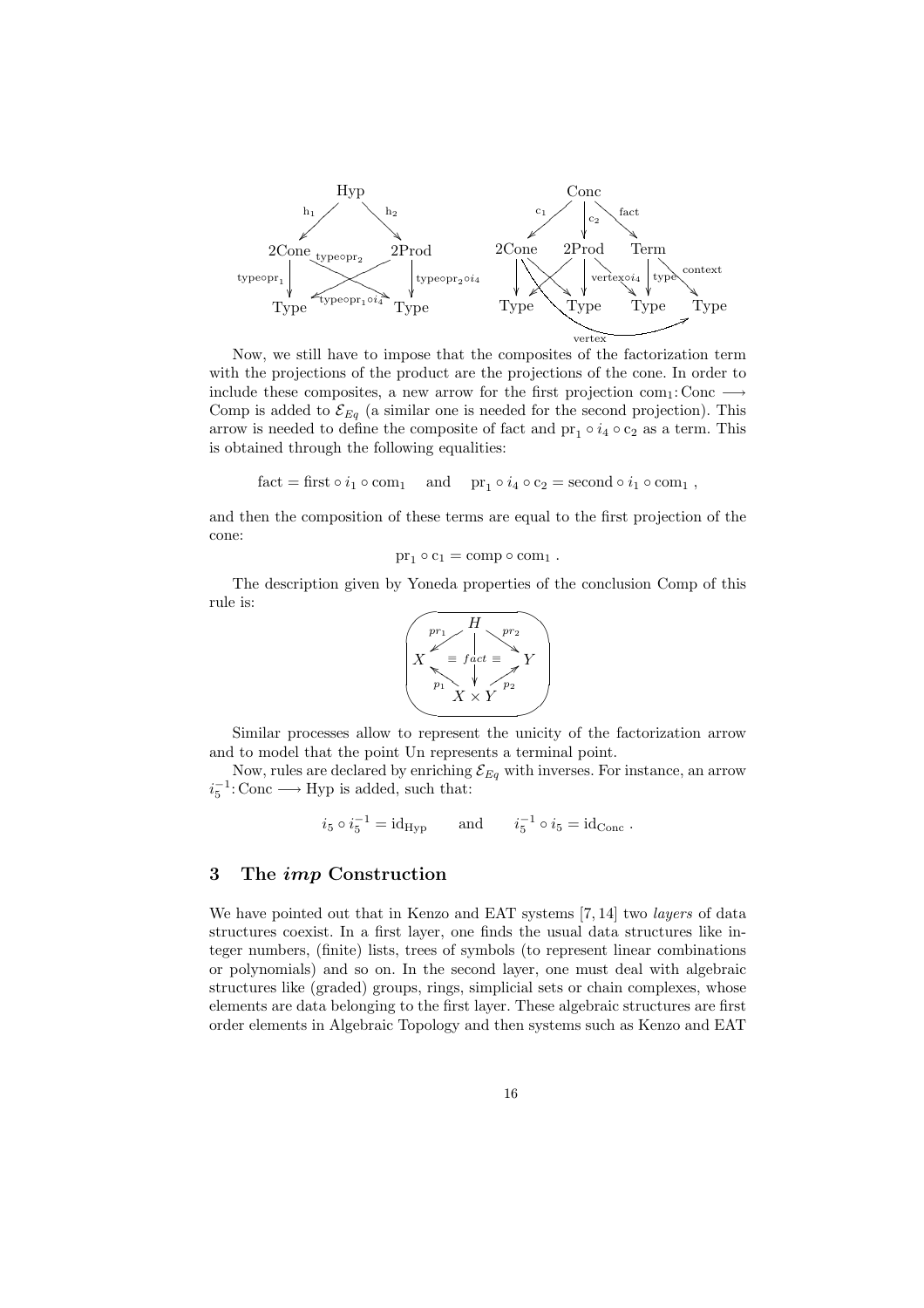do not work with a unique instance of these structures, but handle families of them at runtime.

To carry out the specification of this kind of structures, an operation between abstract data types was defined in [10]. This operation models the step from working with a data type to working with the data type of families of "elements" of that data type. The operation is called imp construction (this name has been chosen because this kind of specifications are related to implementations of structures rather to the structures themselves, i.e. related to the treatment at low level that the systems make of the structures).

The following simple example is used to explain the syntactic aspects of this construction. Let  $E_{SGRP}$  be the equational specification for semigroups. It consists of a signature  $\Sigma_{SGRP}$  which has one sort g and one operation prd: g g  $\rightarrow$ g. Besides, it has one equation  $prd(a, prd(b, c)) = prd(prd(a, b), c)$ , where a, b, c are variables of sort g.

The specification  $E_{SGRP}$  is obviously the basis of the algebraic specification for a semigroup, whose underlying set is abstracted by the sort g. But if, as it is usual in symbolic computation systems, it is necessary to handle several semigroups on the same underlying data set, a new data type, which remains hidden in the signature  $\Sigma_{SGRP}$ , must be considered: the type of semigroups represented on  $g$ . If we make explicit this invisible (or hidden) type, we obtain a new specification, denoted by  $E_{SGRPimp}$ , whose signature  $\Sigma_{SGRPimp}$ contains a new sort  $imp_{SGRP}$ , and an operation:  $imp_{DT}d:imp_{SGRP}$  g  $g \rightarrow$ g. Besides, it has one equation:  $imp\_prd(z_{imp}, a, imp\_prd(z_{imp}, b, c)) =$  $imp\_prd(z_{imp}, imp\_prd(z_{imp}, a, b), c)$ , where a, b, c are variables of sort g and  $z_{imp}$  is a variable of the new sort.

The  $\Sigma_{SGRPimp}$ -algebras for  $E_{SGRPimp}$  represent families of  $\Sigma_{SGRP}$ -algebras for  $E_{SGBP}$ , in the sense that each element of the carrier set for the distinguished sort allows to retrieve a  $\Sigma_{SGRP}$ -algebra which satisfies the equation. To be more precise, given a  $\Sigma_{SGRPimp}$ -algebra A, each element  $a \in A_{imp_{SGRP}}$  defines the  $\Sigma_{SGRP}$ -algebra  $A_a = \langle A_a, imp\_prd(a, -, -) \rangle$ . Note that the functions of  $A_a$  are obtained by fixing the element  $a$  as the first argument of the functions in  $A$ .

In general, given a specification  $E = (\Sigma, E)$  with  $\Sigma = (S, \Omega)$ , a new specification  $E_{imp} = (\Sigma_{imp}, E_{imp})$  with  $\Sigma_{imp} = (S_{imp}, \Omega_{imp})$  can be defined as follows:

- $S_{imp} = S \cup \{imp_{\Sigma}\}\$  with  $imp_{\Sigma} \notin S$ ,
- $-$  for each operation  $\omega: s_1 \dots s_n \longrightarrow s$  in  $\Omega$ , an operation  $imp \omega: imp_{\Sigma} s_1 \ldots s_n \rightarrow s$  is included in  $\Omega_{imp}$ .
- for each equation  $t = s$  in E, an equation  $\theta(t) = \theta(u)$  is included in E<sub>imp</sub> where  $\theta = (\theta_s)_{s \in S}$  is a family of maps between the terms of  $\Sigma$  and the terms of  $\Sigma_{imp}$  defined as follows:
	- if  $t = x$ , a variable of sort  $s \in S$ , then  $\theta_s(x) = x$ ;
	- if  $t = \omega(t_1, \ldots, t_n)$ , with  $\omega: s_1 \ldots s_n \to s \in \Omega$ ,  $n \geq 0$  and  $t_i$  term of  $\Sigma$  $i = 1,\ldots,n$ , then  $\theta_s(\omega(t_1,\ldots,t_n)) = imp\omega(z_{imp},\theta_{s_1}(t_1),\ldots,\theta_{s_n}(t_n)),$ with  $z_{imp}$  a variable of sort  $imp_{\Sigma}$ .

In the following section we are going to describe this construction using diagrammatic techniques.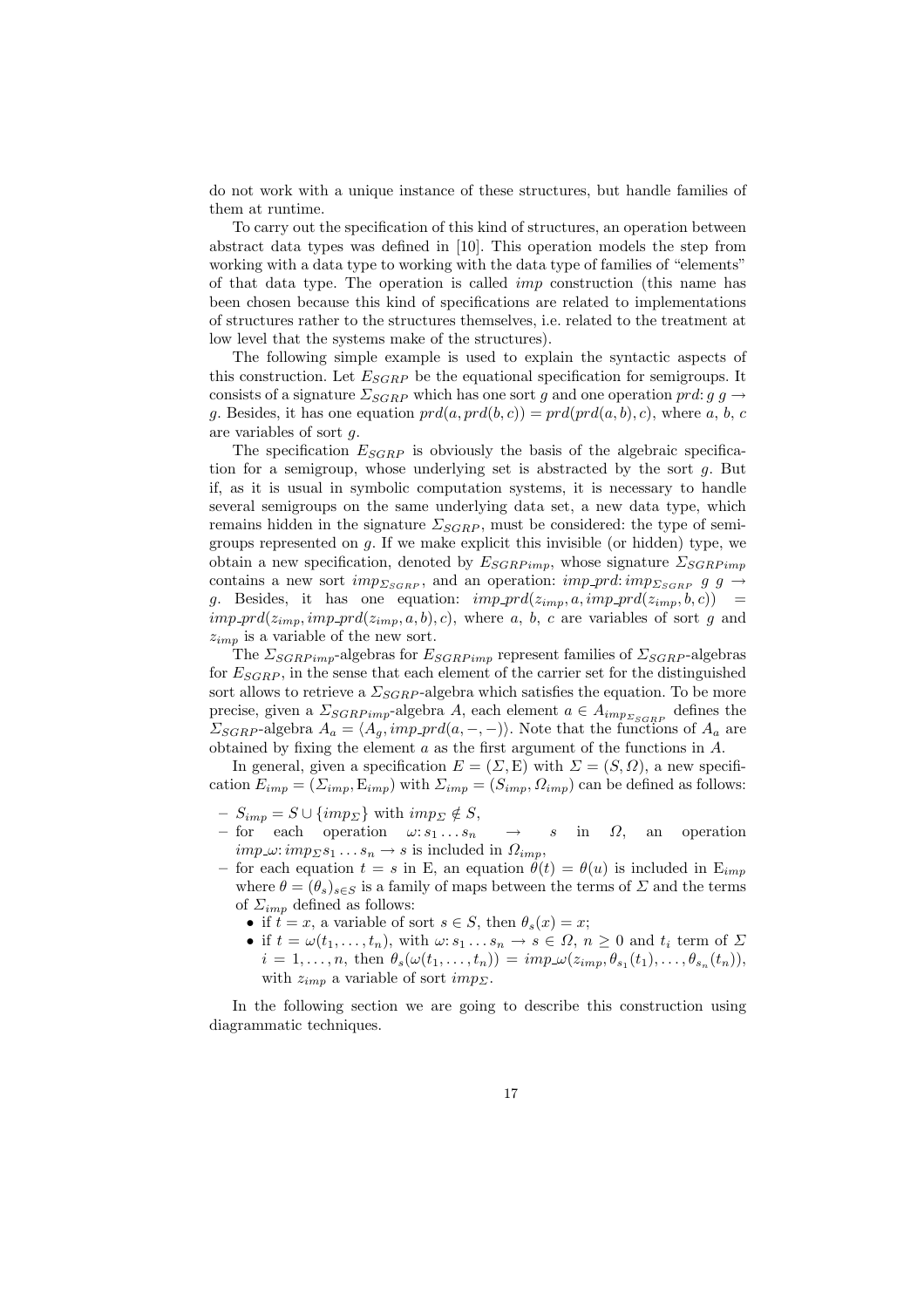### **4 Diagrammatic Specification of the** *imp* **Construction**

A diagrammatic specification of the imp construction will be given in this section in terms of a freely generating functor associated to a sketch morphism. The source of this sketch morphism will be the sketch  $\mathcal{E}_{Eq}$  for equational specifications in Section 2.4, its target will be the sketch  $\mathcal{E}_{Eq}^*$  for *pointed* equational specifications. Roughly speaking, a pointed specification consists of an equational specification such that a sort is distinguished in its signature.

Our stating point is the compositive graph  $\mathcal{E}_{Eq}$ . Then, the graph  $\mathcal{E}_{Eq}^*$  is defined as an extension of it. In order to obtain pointed specifications, a new arrow is added to the initial graph:

$$
imp: Un \longrightarrow Type.
$$

This arrow determines the distinguished sort. Now, it is possible to generate the binary products having this sort as first component. These products are represented through a new point ImpType (an inclusion  $j: \text{ImpType} \rightarrow 2\text{Prod}$ and a new arrow typeimp: ImpType  $\longrightarrow$  Un are also included in the graph):



In a similar way, we have to state explicitly the point ImpTerm of terms whose context is a type in ImpType. Moreover, the corresponding arrows impcontext and imptype have to be included. For a given realization S of  $\mathcal{E}^*_{Eq}$ , an element of  $S(\text{ImpType})$  will be a binary product:  $(imp \longleftarrow imp \times X \longrightarrow X$ ) and elements of S(ImpTerm) are arrows:



We say that  $imp - t$  is the term associated to the *imp* term.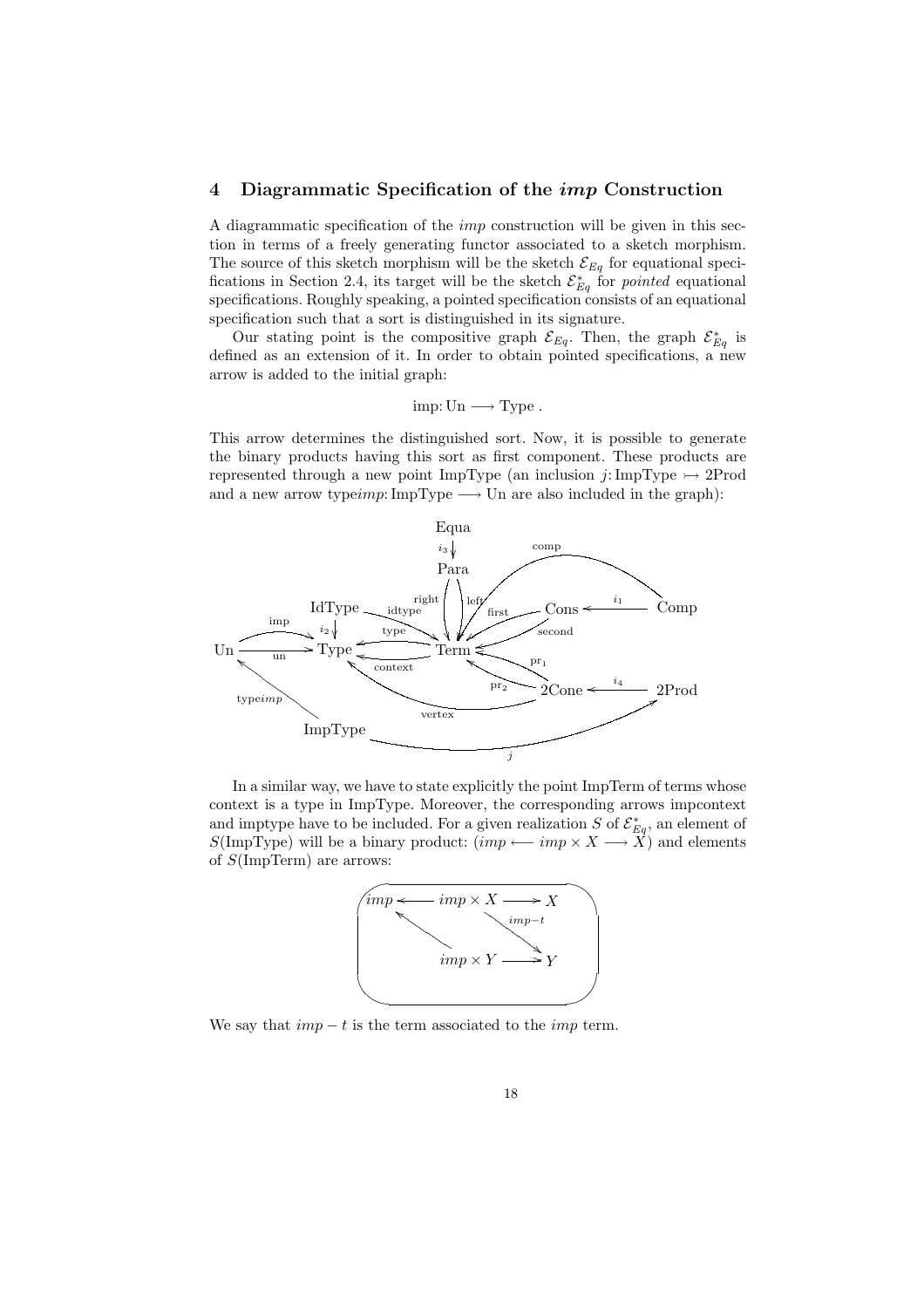An arrow, termimp: ImpTerm  $\longrightarrow$  Term, which extracts the associated term, is also included:



It is clear that some new composites and distinguished cones have to be considered. For instance, in order to establish that the first component of an ImpType is the distinguished type we have to include the composite:

type  $\circ$  pr<sub>1</sub>  $\circ$   $i_4 \circ j = \text{imp} \circ \text{type}$ .

and the property of the term associated to an imp term which has as context a type in ImpType is obtained through the distinguished cone:



In the next subsections we are going to briefly introduce the rest of imp components which must be included in  $\mathcal{E}_{Eq}^*$ . To preserve the readability of the paper, some technical details of these construction will be avoided.

### **4.1 Composites and Identities**

In order to represent the imp components associated to the composition of arrows we have to enrich the sketch  $\mathcal{E}_{Eq}^*$  with two points ImpCons and ImpComp (for pairs of consecutive and composable imp terms, respectively). We have also to consider the corresponding projections (impfirst and impsecond from ImpCons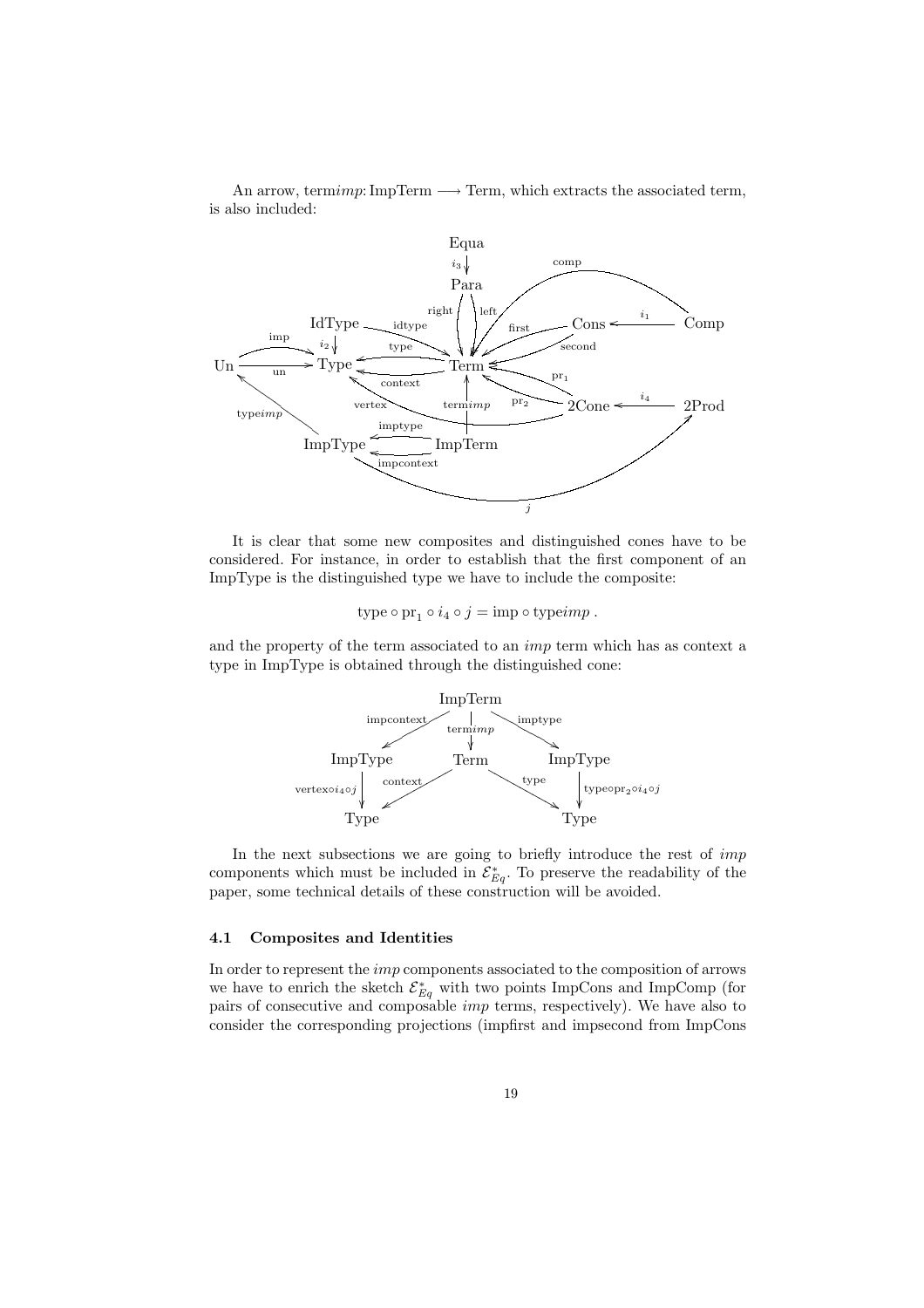to ImpTerm), the inclusion from ImpComp to ImpCons and, finally, an arrow to extract the *imp* term associated to the composition of two composable *imp* terms (impcomp from ImpComp to ImpTerm). Then, composites and distinguished cones on these *imp* points and *imp* arrows are included in  $\mathcal{E}_{Eq}^{*}$  which correspond to composites and distinguished cones in  $\mathcal{E}_{Eq}$ .

If we consider a realization of  $\mathcal{E}_{Eq}^*$  (that is, a pointed signature) and two of its composable imp terms:



The composite must be an imp term



It is clear that it is not possible to directly use the composition of terms (in fact, they are not composable terms). The *imp* composite of these *imp* terms is defined by the composite of  $fact(pr_1, imp - t_1):imp \times X \longrightarrow imp \times Y$  and  $imp-t_2:imp\times Y\longrightarrow Z$ , where fact is the factorization term obtained from the universal property of the binary product  $imp \times Y$  (by using the cone  $imp \times X$ with arrows  $pr_1$ , its first projection, and  $imp-t_1$ ). This idea is (a variant of) a well-know construction in Category Theory, called *Kleisli composition* [11]. We are not going to develop the technical details which are needed in order to give a complete formalization of the above definition.

With regard to identities, a new point ImpIdType, and the corresponding arrows from it to ImpTerm and ImpType, have to be included in the graph.

### **4.2 Equations**

Similarly to composite terms, the *imp* equations are included in the sketch  $\mathcal{E}_{Eq}^*$ by means of two points: ImpPara and ImpEqua, which represent parallel  $\overrightarrow{imp}$ terms and imp equations, respectively. The two corresponding projections from ImpPara to ImpTerm and the inclusion of ImpEqua into ImpPara are also considered. Moreover, we have to impose (by means of the corresponding distinguished cones and composites) that the description of a pair of parallel imp terms (for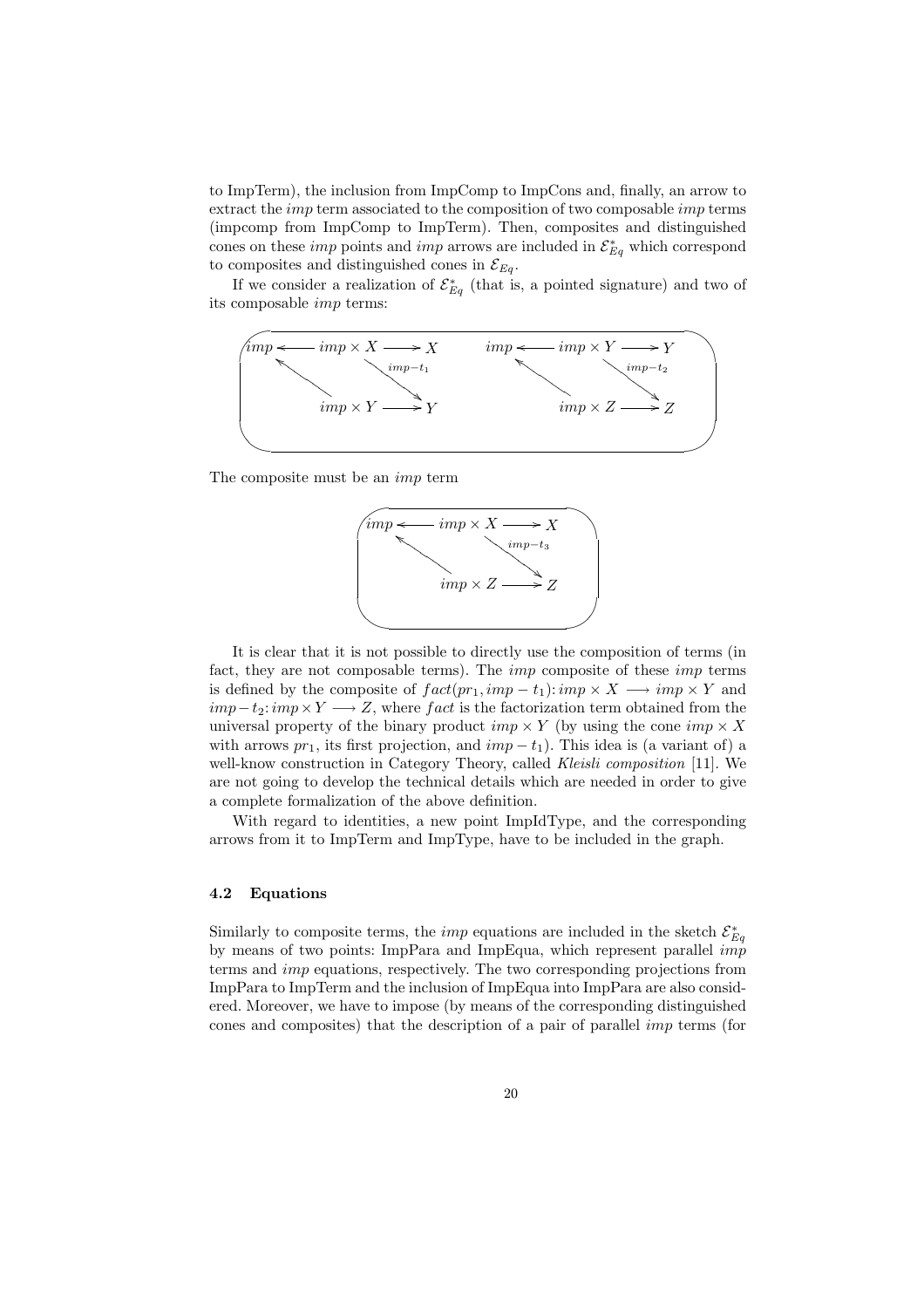a given realization) is the following:



Then, two new arrows have to be pointed out in the graph in order to extract the parallel terms (the equation, respectively) associated to an imp parallel term (imp equation, respectively).

### **4.3 Cones and Products**

Finally, the *imp* components which correspond to binary cones and binary products are represented. This leads us to introduce two new points Imp2Cone and Imp2Prod and the corresponding imp arrows and distinguished cones. For instance, the *imp* binary cone (for a realization of  $\mathcal{E}_{Eq}^{*}$ ) is described as follows:



where the points *imp* should be identified.

### **4.4 Two Sketch Morphisms to Represent the** *imp* **Construction**

In the above subsections, a sketch  $\mathcal{E}_{Eq}^*$  for pointed equational specifications have been built by enriching the sketch  $\mathcal{E}_{Eq}$  for equational specifications. Then, a first morphism of sketches can be trivially defined between these sketches: the inclusion morphism  $i_{imp}: \mathcal{E}_{Eq} \longrightarrow \mathcal{E}_{Eq}^*$ .

In order to obtain a diagrammatic representation of the *imp* construction, another morphism between these sketches is defined. Recall that the imp construction assigns to each operation in a signature a new operation which includes a new distinguished sort as first argument in its context. When a signature is represented as a projective sketch (following the comments in Section 2.4), each term in the signature with a type as context has to be mapped to a new term with the corresponding *imp* type as context. This is obtained with the freely generating functor associated to a morphism of sketches  $m_{imp}$ :  $\mathcal{E}_{Eq} \longrightarrow \mathcal{E}_{Eq}^*$ . This morphism assigns each point of  $\mathcal{E}_{Eq}$  to its corresponding *imp* point of  $\mathcal{E}_{Eq}^*$ and each arrow of  $\mathcal{E}_{Eq}$  to its corresponding *imp* arrow of  $\mathcal{E}_{Eq}^*$ . With respect to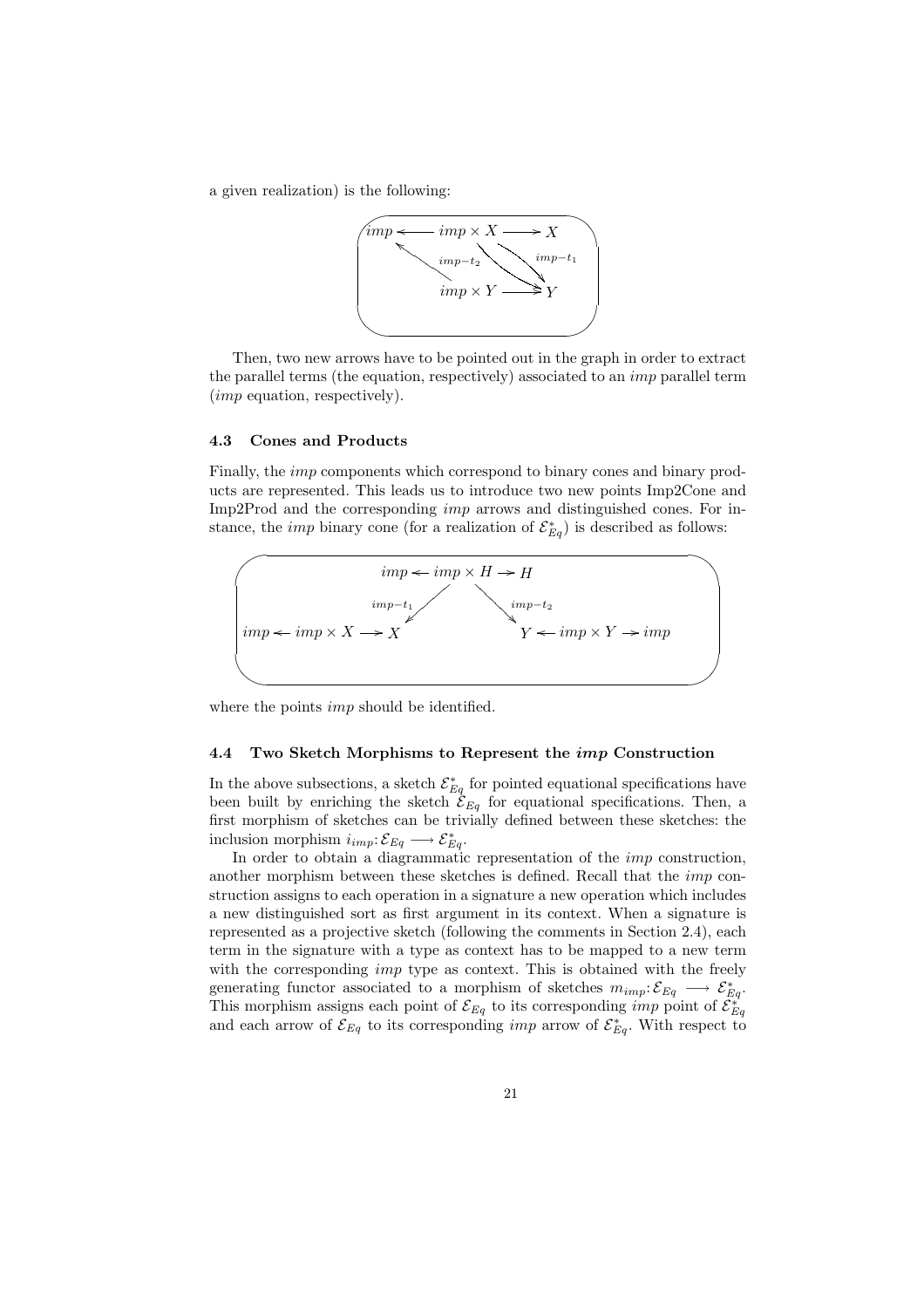equations, it must be observed that in the two terms of an equation, the first projection over a product type (with the distinguished type as first component of the product) is always included in the corresponding imp equation. Besides, this first projection is also included in each imp composite included of these terms. This corresponds, in equational logic, to include the same variable of the distinguished sort in the imp terms.

The diagrammatic specification of the *imp* construction is obtained through the two morphism of sketches previously defined:

$$
\mathcal{E}_{Eq} \xrightarrow{\begin{array}{c}\nm_{imp} \\
\hline\ni_{imp}\n\end{array}} \mathcal{E}_{Eq}^*
$$

The inclusion morphism  $i_{imp}$  allows to obtain an equational specification from a pointed equational specification. To this aim, the omitting functor associated to this morphism is used:



where  $S^*$  is a set valued realization of  $\mathcal{E}_{Eq}^*$  and  $G_{i_{imp}}(S^*) = S^* \circ i_{imp}$ .

The morphism  $m_{imp}$  allows to build the *imp* specification associated to an equational specification. To this aim, the freely generating functor associated to this morphism is used:



where S is a set valued realization of  $\mathcal{E}_{Eq}$ .

Then, by construction, the following theorem is obtained:

**Theorem 4.** Let S be a set valued realization of  $\mathcal{E}_{Eq}$  which is the diagrammatic *representation of an equational specification* E, then  $G_{i_{mm}}(F_{m_{imn}}(S))$  *is the diagrammatic representation of* Eimp*.*

From the diagrammatic representation  $S$  of an equational specification, a diagrammatic representation of the corresponding imp specification is built by freely generation  $F_{m_{imm}}(S)$ . This corresponds to a pointed equational specification. Then, this pointed equational specification can be seen as an equational specification by omitting the *imp* components.

## **5 Conclusions and Future Work**

In this ongoing work we have translated into diagrammatic specifications our previous results in the specification of some data structures appearing in Sergeraert's symbolic computation systems which were obtained with standard algebraic specification techniques. In particular, we have given hints on the reason